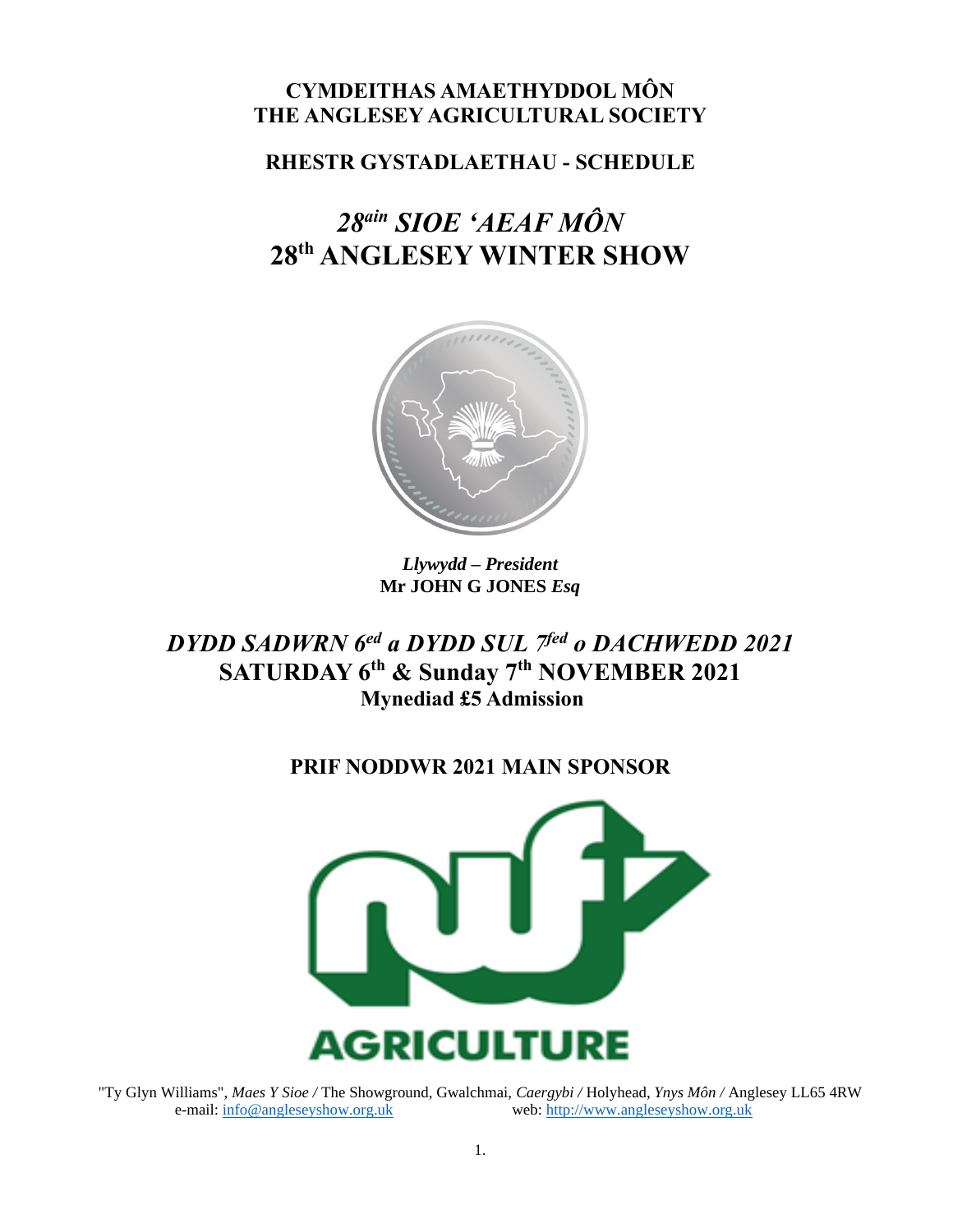## **SIOE 'AEAF MÔN - 2021 - ANGLESEY WINTER SHOW**

**Entry Forms to be sent to: Anglesey Agricultural Society, "Ty Glyn Williams", The Showground, Gwalchmai, Nr. Holyhead, Anglesey LL65 4RW** 

### **AMSERLEN - TIMETABLE**

### DYDD SADWRN TACHWEDD 6<sup>ed</sup> - SATURDAY 6<sup>th</sup> NOVEMBER

| $6.30$ a.m.          | Ground open for exhibits.                                                       |
|----------------------|---------------------------------------------------------------------------------|
| 9.00 a.m.            | Weighing of Steers & Heifers                                                    |
| 9.00 a.m.            | Ground open to the public                                                       |
|                      | Judging of Cookery, Craft, Photography, Farm Produce & Egg Classes (Pavilion)   |
|                      | <b>YFC Stock judging main ring</b>                                              |
| 10.00 a.m.           | Judging of Lamb Classes - Lamb Judging Ring                                     |
| 10.30 a.m            | Judging of Beef Cattle Classes - Main Judging Ring.                             |
|                      | (Judging of Beef Cattle Championship to follow YFC presentations.)              |
| $2.30$ p.m.(approx.) | Presentation of YFC Stockman Competition followed by                            |
| 2.45 p.m.            | Beef Cattle Championships.                                                      |
|                      | DYDD SUL TACHWEDD 7 <sup>fed</sup> - Sunday 7 <sup>th</sup> NOVEMBER            |
| $7.30$ am            | Ground open for exhibitors                                                      |
| 9.00am               | Ground open to the public                                                       |
| 9.30am               | Judging of Horse Section as follows Coloured Horses                             |
|                      | <b>Potential Sport Horse</b>                                                    |
|                      | Non Welsh Championship Pentaran Challenge Cup                                   |
|                      | <b>Welsh Part-Bred</b>                                                          |
|                      | <b>Welsh Mountain Ponies Section A</b>                                          |
|                      | <b>Welsh Ponies Section B</b>                                                   |
|                      | Welsh Cobs Section C                                                            |
|                      | Welsh Cobs Section D                                                            |
|                      | The Supreme Champion Welsh – The Emyr Edwards, Fron Bach Memorial Challenge Cup |
| 10.00am              | Children Craft and Pet Section Judging                                          |
| 12 noon              | Dog show judging                                                                |

### **POINTS IN ALL YFC CLASSES WILL GO TOWARDS "THE YFC WINTER SHOW TROPHY**

**ENTRY FEES Cattle Classes - £12.00 (inc. VAT) per entry Sheep - £7.00 (inc. VAT) per entry Lamb Carcass - £20.00 (inc. slaughtering fee and VAT) per entry Horse Classes - £7.00 (incVAT) per entry Farm Produce, Cookery, Crafts & Photography & Eggs - £1.50 (inc.VAT) per entry. Fun Dog Show - £2.00 inc VAT per entry – Entries will be taken on the day**

### **CLOSING DATE FOR ENTRIES: 31st OCTOBER 2021**

### **UNLESS OTHERWISE STATED**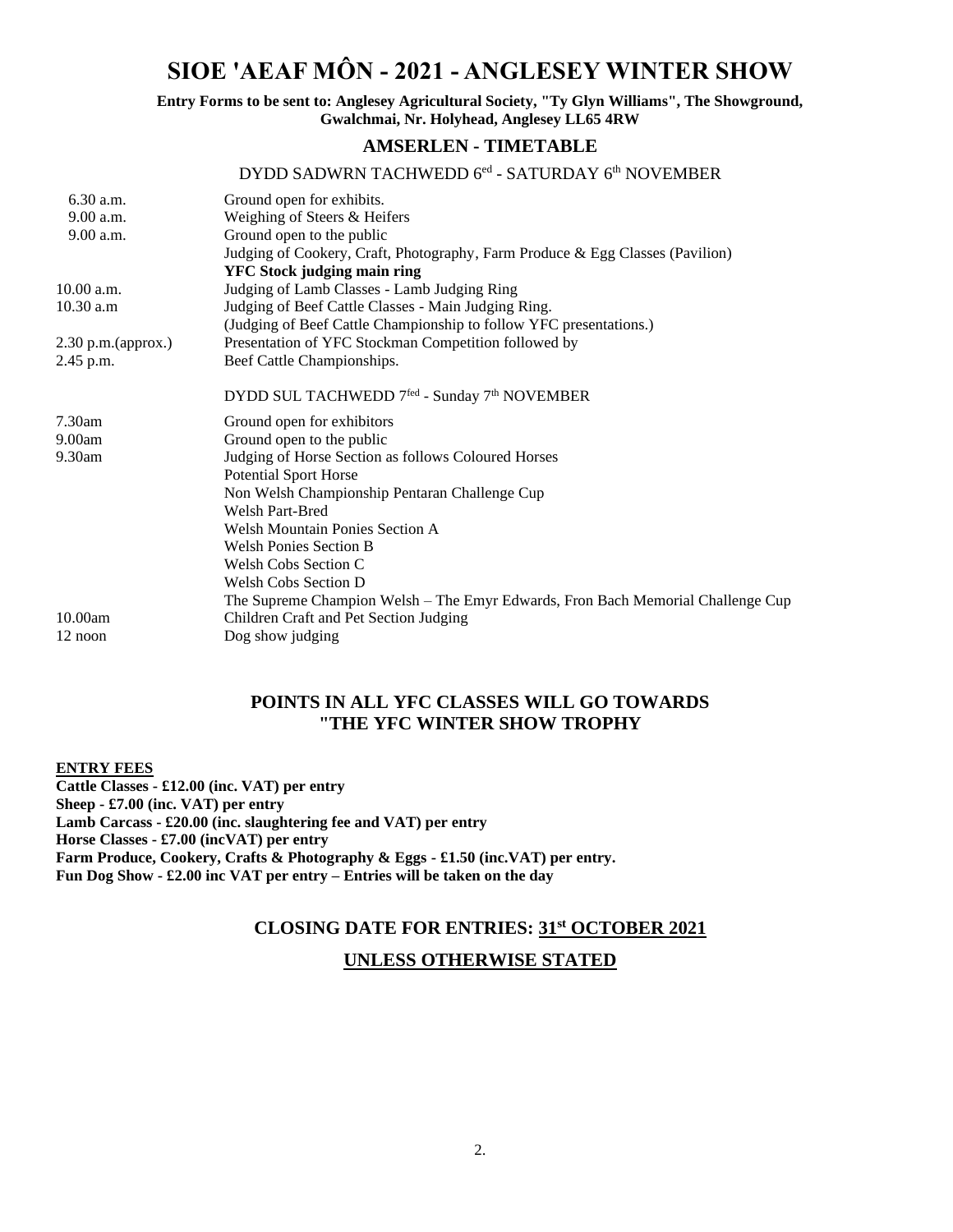### **DYDD SADWRN TACHWEDD 6 ed– SATURDAY 6 th NOVEMBER**

## **ADRAN GWARTHEG – CATTLE SECTION**

## **TB Pre-Movement Testing**

**All cattle owners attending the show will be required to pre-movement test their animals, including cattle from herds in the Low-Risk Area of England, Scotland, or the Low TB Area of Wales. For further detail please contact your local/regional APHA Office.**

### **Nodiadau Cyffredinol – General Notes**

.

**1. CATTLE PASSPORTS** - Passports (CPP1) are required for all bovines born on or after 1st July 1996. The passport must accompany the animal's and remain on the Showground for the duration of the animals attendance. The movement to and from the Show should be entered on the passport. The passport should be completed in the usual way for any other movements of the animals. A continuation passport should be applied for in good time before or during the Show season. **PASSPORT NUMBER OF ALL CATTLE MUST BE STIPULATED ON THE ENTRY FORM.**

**SHOWGROUND HOLDING NUMBER – 53/137/8001-02**

- 2. **Substitutions: Substitutions are permitted in the cattle section. Exhibitors must inform the Show Office of any substitutions that are made by 4pm on the Monday prior to the show. (NO SUBSTITUTIONS WILL BE ACCEPTED AFTER THIS TIME/DATE). The Substituted animal must be entered in the same class/es as the original animal.**
- 3. Exhibitors are reminded that the Show is licensed and held under THE GATHERING OF ANIMALS (WALES) ORDER 2002. Exhibitors are respectfully requested to abide with this Order and any Rules and Regulations of the APHA Department of the Welsh Assembly.
- 4. Exhibitors must complete the declaration form to confirm that the animals being exhibited have been TB tested in accordance with APHA/WAG rules and that they are eligible to attend the Anglesey Winter Show this year.
- 5. Welsh Black Cattle entered for competition must be entered or certified as eligible to be entered in their respective Society's Herd Book or Grading-up Register. The name of the exhibit, breed of sire, breed of dam and date of birth **MUST** be supplied for each animal.
- 7. All Cattle must be brought secured with a halter to the satisfaction of the Steward of the Section or they will not be admitted to the Showground. The Superintendant Steward of the Section is empowered to disqualify from the Judging Ring any animal which, in his/her opinion, does not satisfactorily comply with this condition
- 8. **Superintendent Stewards shall have the power to instruct the removal from the showground any exhibit that may be unruly, vicious or prove a danger to other animals, exhibitors, or the generalpublic.**
- 9. All cattle entered in the Steer Heifer Classes will be weighed on the Showground. Weighing will take place at 8.30 a.m. on the morning of the Show. Each exhibit will be weighed **ONCE** only.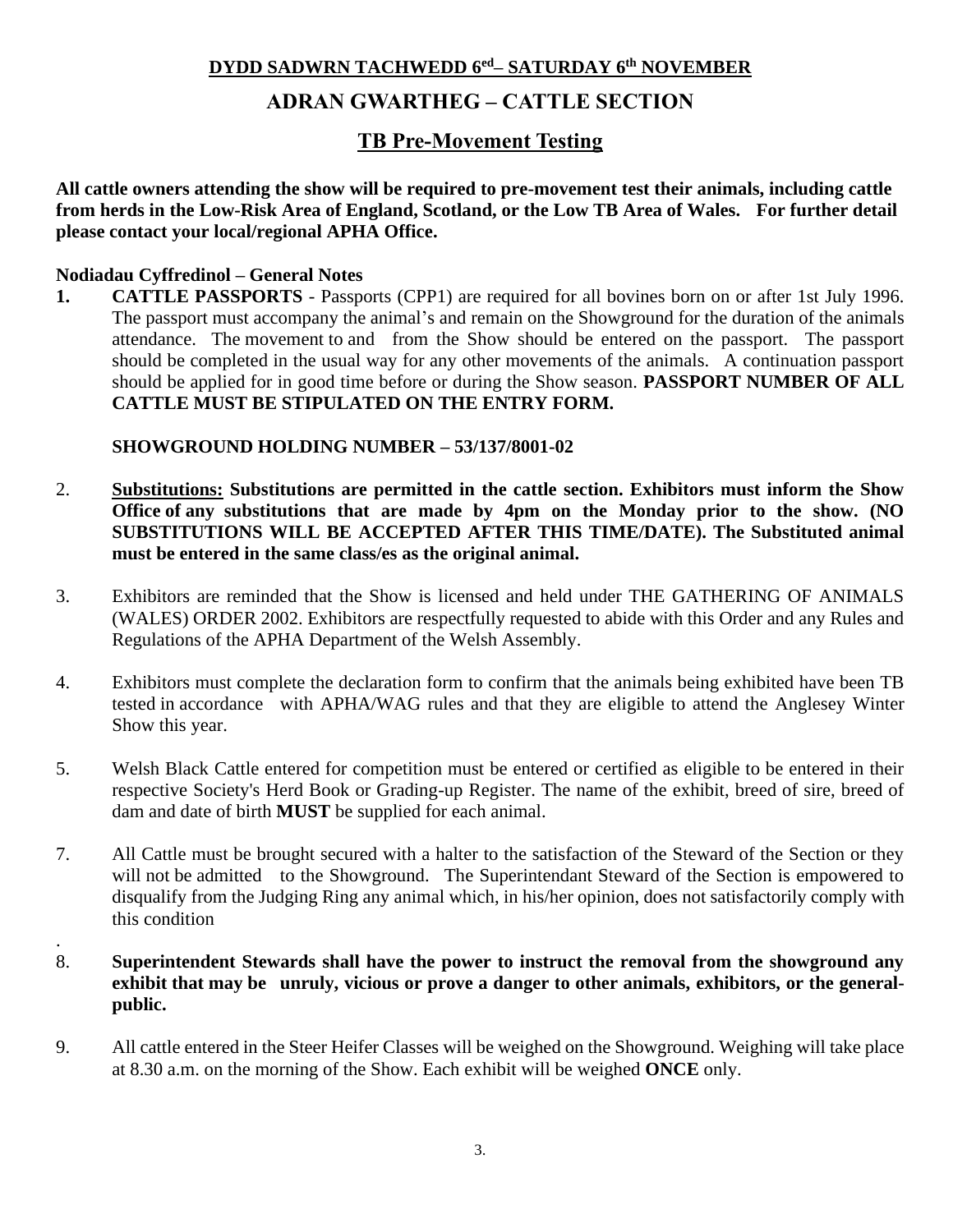### **ADRAN GWARTHEG GODRO – DAIRY CATTLE SECTION**

**Beirniad – Judge Mr Rhys Davies, Holywell** 

### **Entry fee (£12 inc VAT) 1st prize £50 plus a certificate**

### **DOSBARTH – CLASS CLOSING DATE FOR ENTRIES 22ND OCTOBER 2021**

**1.** YOUNG DAIRY STOCKPERSON Competitors 35 years old and under on  $1/9/21$  Farm visit to meet contestant (herdsman or owner) so that he/she may show understanding of their system and knowledge of dairy herd. **(The competition is about the stockperson not the farm or system**).

### **ADRAN GWARTHEG BIFF - BEEF CATTLE SECTION**

**(Ear tag numbers of Cattle MUST be stipulated on the entry form)**

GWOBRAU - PRIZE MONEY (unless otherwise stated) Classes - 1st - £30; 2nd - £20; 3rd - £10; 4th & 5th - Rosette Only Champion £50; Reserve £30 Supreme Champion of Beef Section £100; Reserve £50 **STRAW NOT SUPPLIED**

### **Tâl Cystadlu - Entry Fee: £12.00 (inc.vat) non-members per entry.**

## **DOSBARTHIADAU AGORED – OPEN CLASSES**

### **Beirniad – Judge: G Howatson, Denbigh**

### **DOSBARTH—CLASS**

- **2** NATIVE BULL, born between 1st August 2020 and 31st December 2020
- **3** NATIVE BULL, born between 1st January 2021 and 30th June 2021
- **4** NATIVE HEIFER, born between 1st August 2020 and 31st December 2020
- **5** NATIVE HEIFER, born between 1st January 2021 and 30th June 2021
- **6** NATIVE HEIFER or BULL CALF, exhibited by a member of YFC. Not eligible to compete in the open classes

### **ARBENNIG—SPECIAL**

**S.7** Champion and Reserve Champion Native Calf

### **DOSBARTH—CLASS**

- **8** CONTINENTAL BULL, born between 1st August 2020 and 31st December 2020
- **9** CONTINENTAL BULL, born between 1st January 2021 and 30th June 2021
- **10** CONTINENTAL HEIFER, born between 1st August 2020 and 31st December 2020
- **11** CONTINENTAL HEIFER, born between 1st January 2021 and 30th June 2021
- **12** CONTINENTAL HEIFER or BULL CALF, exhibited by a member of YFC. Not eligible to compete in the open classes.

### **ARBENNIG—SPECIAL**

- **S.13** Champion and Reserve Champion Continental Calf
- **S.14** Supreme and Reserve Supreme Champion Calf

### **CLASSES CONFINED TO YNYS MÔN YFC**

#### **DOSBARTH - CLASS**

**15** BUSTACH/STEER, any breed or cross, shown by a Member of the Ynys Môn YFC and who must be 30 years of age or under on 1/9/21. Entries must be in hand in the **YFC Office** by 31 October 2021. Not eligible to compete in the Open Classes.

PRIZE MONEY - 1st - £30; 2nd - £20; 3rd - £10; 4th & 5th - Rosette Only

**16** HEFFAR/HEIFER, any breed or cross, shown by a Member of the Ynys Môn YFC and who must be 30 years of age or under on 1/9/21. Entries must be in hand in the **YFC Office** by 26 October 2021. Not eligible to compete in the Open Classes. PRIZE MONEY **-** 1st - £30; 2nd - £20; 3rd - £10; 4th & 5th - Rosette Only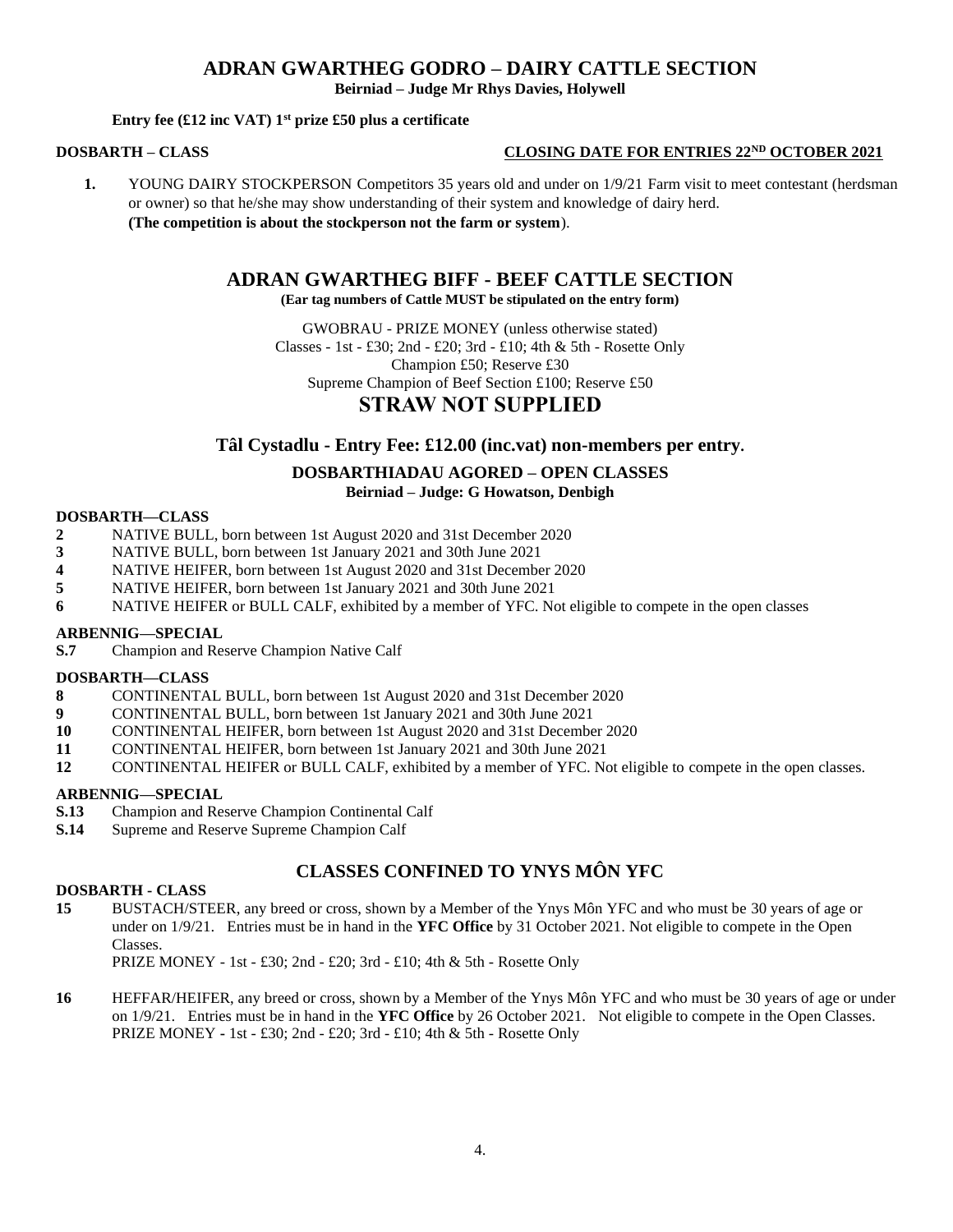#### **DOSBARTHIADAU AGORED - OPEN CLASSES Classes will be amalgamated or split on the Superintendent Steward discretion Beirniad – Judge: Eddie Morgan, Cilycwm**

#### **DOSBARTH – CLASS**

- **17** BUSTACH BIFF IEUANC BABY BEEF STEER, Under 400kg with Show potential.
- **18** HEFFAR BIFF IEUANC BABY BEEF HEIFER, Under 400kg with Show potential.
- 1**9** STEER or HEIFER sired by a PURE BRED NATIVE BULL. This class may be split if there are more than 5 entries.
- **20** BUSTACH STEER (Limousin X)
- **21** HEFFAR HEIFER (Limousin X)
- 22 BUSTACH STEER (Other than Limousin X)
- **23** HEFFAR HEIFER (Other than Limousin X)
- **24** BUSTACH STEER, born and bred by the Exhibitor on Anglesey
- **25** HEFFAR HEIFER, born and bred by the Exhibitor on Anglesey
- **26** PÂR o ANIFEILIAID BIFF/PAIR OF BEEF ANIMALS, the property of the same exhibitor.

### **CHAMPIONSHIP CLASSES (To commence after the YFC presentations)**

### **ARBENNIG – SPECIAL**

- **S.27 AAS ROSETTE for the Champion and Reserve Champion YFC Exhibit (Class 15 & 16)**
- **S.28 AAS ROSETTE for the Champion and Reserve Champion Baby Beef**
- **S.29 AAS ROSETTE for the Champion and Reserve Champion Steer (excluding YFC)**
- AAS ROSETTE for the Champion and Reserve Champion Steer (excluding YFC) THE JOHN RICHARD OWEN RHOSENGAN MEMORIAL CHALLENGE CUP - presented in memory of John Rhosengan by Christine, Dylan and Rhys
- **S.30 AAS ROSETTE for the Champion and Reserve Champion Heifer (excluding YFC)**
- **S.31 THE OWAIN ROBERT JONES MEMORIAL SHIELD, presented in memory of Owain Robert Jones, Erw Deg, Llandegfan by Lynne, Cian, Elin and all his family and friends, plus AAS SASH for the Supreme and Reserve Supreme Champion in the Beef Cattle Section, to be judged after the YFC Presentations in the Main Judging Ring.**

### **ADRAN WYN - LAMB SECTION**

**(Dydd Sadwrn 6 ed yn unig – Saturday 6 th November only)**

#### **Nodiadau Cyffredinol – General Notes**

- 1. The Superintendent Steward reserves the right to amalgamate classes if entries warrant.
- 2. Exhibitors are reminded that movement of Sheep from/to their home premises to/from the Show must be made under General Licence. **This licence must be completed prior to departure from home and handed to the Superintendent Steward on arrival at the Showground. A new General Licence form will be issued on departure from the Showground by the Superintendent Steward.** (Exhibitors who are unsure of the requirements are advised to contact their local Animal Health Division Office for further information)
- 3. All lambs must be clean ewe lambs or wethers.
- 4. None of the lambs exhibited are to have been dipped in a dip to which bloom or colour has been added.
- 5. Provisions will be made for M.V. Accredited exhibits. Please indicate on the entry form whether your lambs are M.V. Accredited.
- 6. All Lambs MUST be born during the current season.
- 7. CERTIFICATE OF OFFICIAL STATUS in respect of the Maedi Visna MUST be handed in to the Superintendant Steward on arrival at the Showground.

### **Tâl Cystadlu - Entry Fee: £7.00 (inc. Vat) per entry.**

### **Beirniad - Judge: Mr Dafydd Lewis, Llanwrda, Caerfyrddin**

GWOBRAU - PRIZE MONEY (unless otherwise stated) Class - 1st - £15; 2nd - £10; 3rd - £5; 4th & 5th - Rosette Only Champion £30; Reserve £15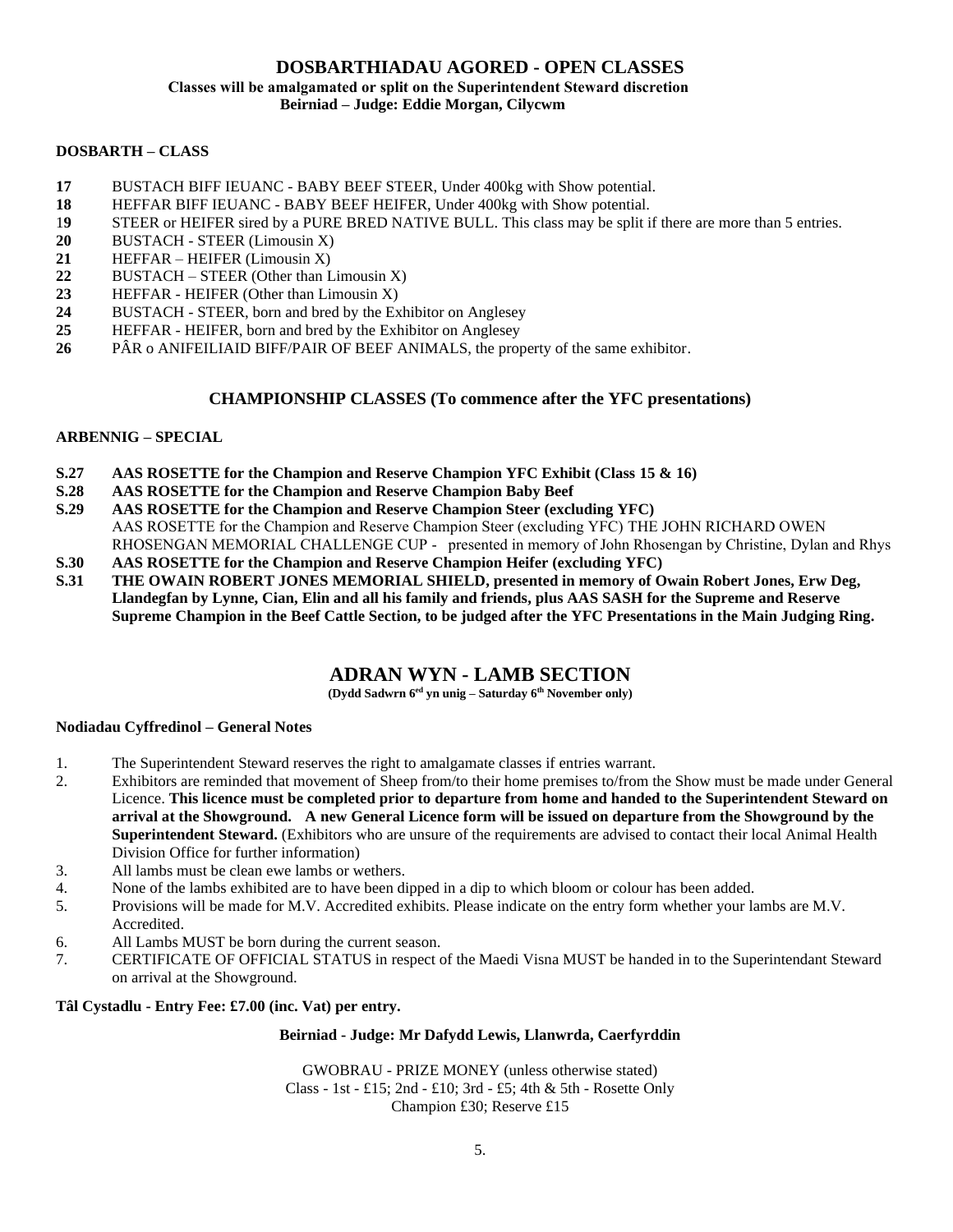### **Lambs to be exhibited in ONE class only (except classes 39, 40 & 41)**

### **DOSBARTH – CLASS**

- **32** PAIR OF LAMBS by BLUE TEXEL RAM
- **33** PAIR OF LAMBS BY A TEXEL, TEXEL CROSS**,**
- **34** PAIR OF LAMBS BY A BELTEX OR BELTEX CROSS
- **35** PAIR of LAMBS BY ANY OTHER CONTINENTAL BREED
- **36** PAIR of PURE BRED LLEYN Lambs.
- **37** PAIR of LAMBS BY a BRITISH SIRE out of a BRITISH LOWLAND EWE or **CROSS** (to inc Suffolk, Ryeland etc)
- **38** PAIR of LAMBS of BRITISH HILL BREED**,** excluding Badger Face or any other Welsh Mountain type.
- **39** PAIR of IMPROVED WELSH WHITE FACE LAMBS**.**
- **40** PAIR of BLACK WELSH MOUNTAIN LAMBS
- **41** PAIR of ANY OTHER WELSH MOUNTAIN LAMBS
- **42** PAIR of CROSS BRED BREEDING LAMBS
- **43** PAIR of LAMBS, exhibitor not to have previously won a FIRST prize at the Anglesey Winter Show. Lambs not to have been dressed. (Not to be entered in any other class)
- **44** SINGLE BUTCHERS LAMB, drawn from a pair shown in previous classes (one lamb per exhibitor) No prize money (Rosette only)
- **45** SINGLE BUTCHERS LAMB, not containing any continental blood, drawn from a pair shown in previous classes (one lamb per exhibitor) - No prize money (rosette only)
- **46** SINGLE BUTCHER'S LAMB shown by a Member of the Ynys Môn YFC and who must be 30 years of age or under on 1/9/21. Entries must be in hand in the **YFC Office by 31st October 2021**. **PRIZE MONEY -** 1st - £15; 2nd - £10; 3rd - £5; 4th - Rosette.

### **ARBENNIG – SPECIAL**

- **S.47 THE BIBBY AGRICULTURE CHALLENGE CUP** plus **AAS SASH** for the **Champion Pair of Lambs and AAS Reserve Champion Sash** for the **Reserve Champion.**
- **S.48 AAS ROSETTE to be awarded to the Champion and Reserve Champion British Native Breeds.**

### TRINIWR IFANC -YOUNG HANDLER – (Lambs)

Beirniad - Judge: Caryl Howells, Llanwrda, Caerfyrddi

### **DOSBARTH – CLASS**

- **49** YOUNG HANDLER 7 -10 years old on  $1/9/21$  1st £15; 2nd £10; 3rd £5
- **50** YOUNG HANDLER 11-14 years old on  $1/9/21$  1st £15; 2nd £10; 3rd £5
- **51** YOUNG HANDLES 15-18 years old on  $1/9/21$  1st £15; 2nd £10; 3rd £5

## **CYSTADLEUAETH CARCAS OEN LAMB CARCASS COMPETITION**

### **Nodiadau Cyffredinol – General Notes**

- 1. The Lamb Carcass competition will be judged at the abattoir and results announced at the Winter Show (Carcases will not be present at the Show).
- 2. Entries restricted to 2 lambs per class per exhibitor.
- 3. Exhibitors will be informed of slaughtering details prior to the Show.
- 4. Carcasses will be placed in their respective Class according to their weight.
- 5. Please note, carcasses MUST be collected by the exhibitor from the Showground at on a day and time to be advised

### **Tâl Cystadlu - Entry Fee £20.00 (inc. Vat & slaughter fee)**

Beirniad – Judge Mr Dafydd Llyr Jones c/o Morgan Evans Ltd

GWOBRAU - PRIZE MONEY: Classes - 1st - £15; 2nd - £10; 3rd - £5; 4th & 5th - Rosette Only

Champion £30; Reserve £15

### **DOSBARTH – CLASS**

- **52** Lamb Carcass up to 19kg deadweight.
- **53** Lamb Carcass over 19kg deadweight.

### **ARBENNIG – SPECIAL**

**S.54 AAS ROSETTE for the Champion and Reserve Champion Lamb Carcass**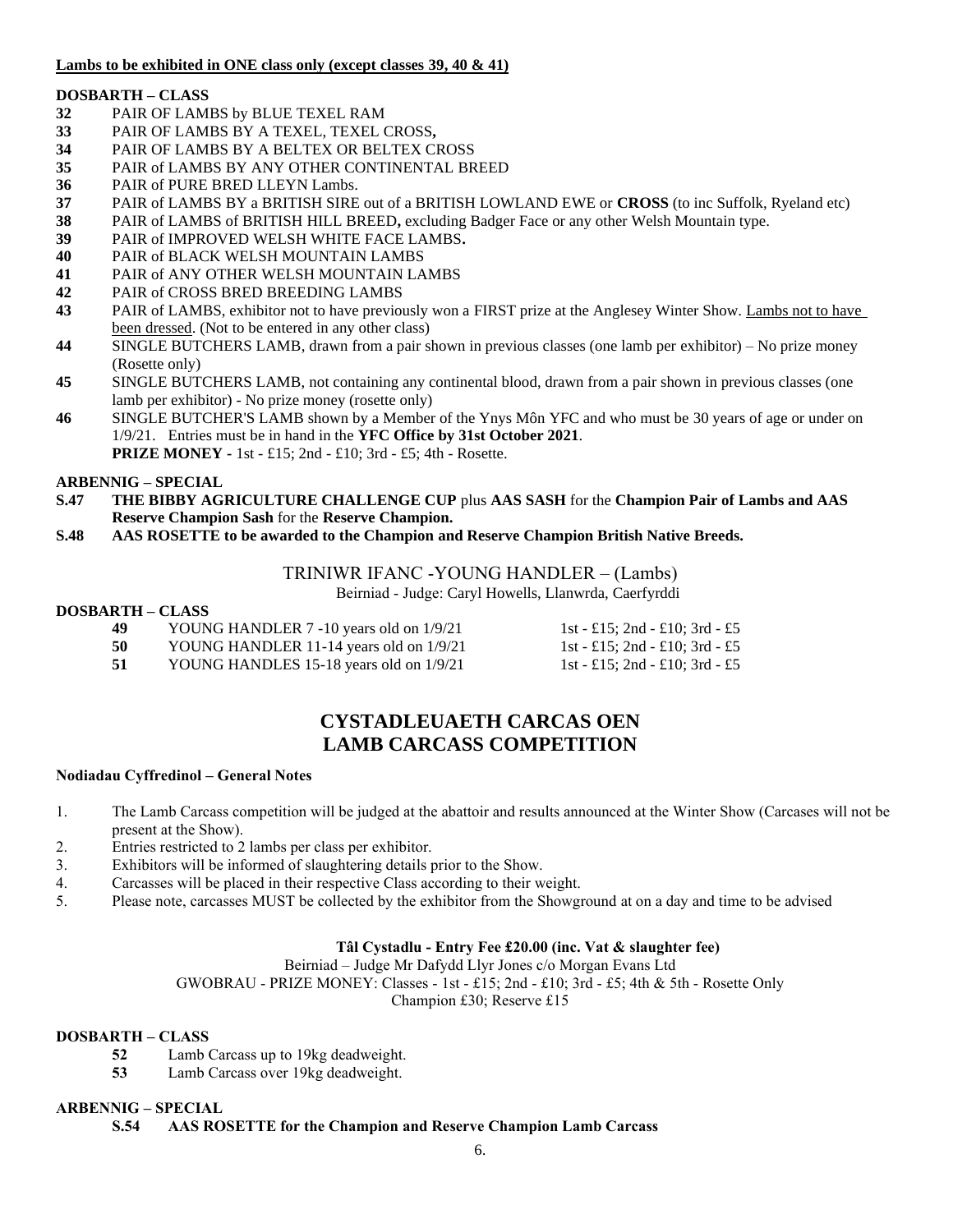### CYNNYRCH FFERM - FARM PRODUCE

(Dydd Sadwrn 6<sup>ed</sup> yn unig – Saturday 6<sup>th</sup> November only)

#### **Nodiadau Cyffredinol – General Notes**

- 1. Any person making an entry is held to declare that the exhibits are his/her own property and have been in his/her possession for at least one month before the date of the Fair, and is willing to submit the same to any person authorised by the Society to inspect his/her property.
- 2. All exhibits must be staged by 8.30 a.m. on the Saturday.
- 3. Exhibits of swedes in each case must be drawn from a field crop of not less than a quarter statute acre.
- 4. Exhibits by weight will be checked. Exhibits not entered under the correct weight will be disqualified.
- 5. For each entry received by the closing date of entries, the exhibitor will receive one competition label showing the class number and the exhibitors code number. Under this system, entries will **NOT** be accepted after the stipulated closing date.

### Beirniad - Judge: Mr Dyfrig Hughes

### **Tâl Cystadlu - Entry Fee: £1.50 (inc. Vat) per entry.**

Judging will commence at 9.00am on Saturday 6<sup>th</sup> November 2021.

|    |                                                          |     |     | <b>GWOBRAU - PRIZE MONEY</b> |
|----|----------------------------------------------------------|-----|-----|------------------------------|
|    | <b>DOSBARTH – CLASS</b>                                  | 1st | 2nd | 3rd                          |
| 55 | Haylage (min. 1.5kg in clear plastic bag)                | £5  | £3  | £2                           |
| 56 | Silage (min. 1.5kg in clear plastic bag)                 | £5  | £3  | £2                           |
| 57 | Bale or 3kg bag of 2021 Hay                              | £5  | £3  | £2                           |
| 58 | Three Swedes                                             | £5  | £3  | £2                           |
| 59 | Dish of Six Potatoes (Same variety)                      | £5  | £3  | £2                           |
| 60 | 1kg Barley                                               | £5  | £3  | £2                           |
| 61 | basket of produce by an individual from a                |     |     |                              |
|    | Named Allotment                                          | £25 | £15 | £10                          |
| 62 | Display of Home Grown Produce. This class is confined to |     |     |                              |
|    | Members of Ynys Môn YFC and who must be 30 years of age  |     |     |                              |
|    | or under on $1.9.21$ .                                   | £5  | £3  | £2                           |
| 63 | Minuture Garden in a tray This class is confined to      |     |     |                              |
|    | Members of Ynys Môn YFC and who must be 30 years of age  |     |     |                              |
|    | or under on $1.9.21$ .                                   | £5  | £3  | £2                           |
|    |                                                          |     |     |                              |

### **ADRAN COGINIO, GWAITH LLAW A FFOTOGRAFFIAETH COOKERY, HANDICRAFT AND PHOTOGRAPHY SECTION**

#### **Nodiadau Cyffredinol – General Notes**

- 1. Exhibits may be staged in the Pavilion from 4.00p.m. on Friday 5 November 2021, but left at the Exhibitors own risk.
- 2. Exhibits **MUST** be on the Showground by **8.30am. on Saturday 6 th November 2021.**
- 3. Exhibits MUST not be removed before 4.00p.m. on Saturday 6<sup>th</sup> November 2021.
- 4. Entries MUST be received at the Show Office by the closing date for entries  $-31^{st}$  OCTOBER 2021.

### **COGINIO - COOKERY**

**In accordance with Local Authority Public Health Regulations No Exhibits in the Cookery Section may be sold on the Showground.**

#### **Beirniad - Judge: TBC**

### **Tâl Cystadlu – Entry Fee: £1.50 (inc. Vat)**

Judging will commence at 9.00am on Saturday 6<sup>th</sup> November 2021.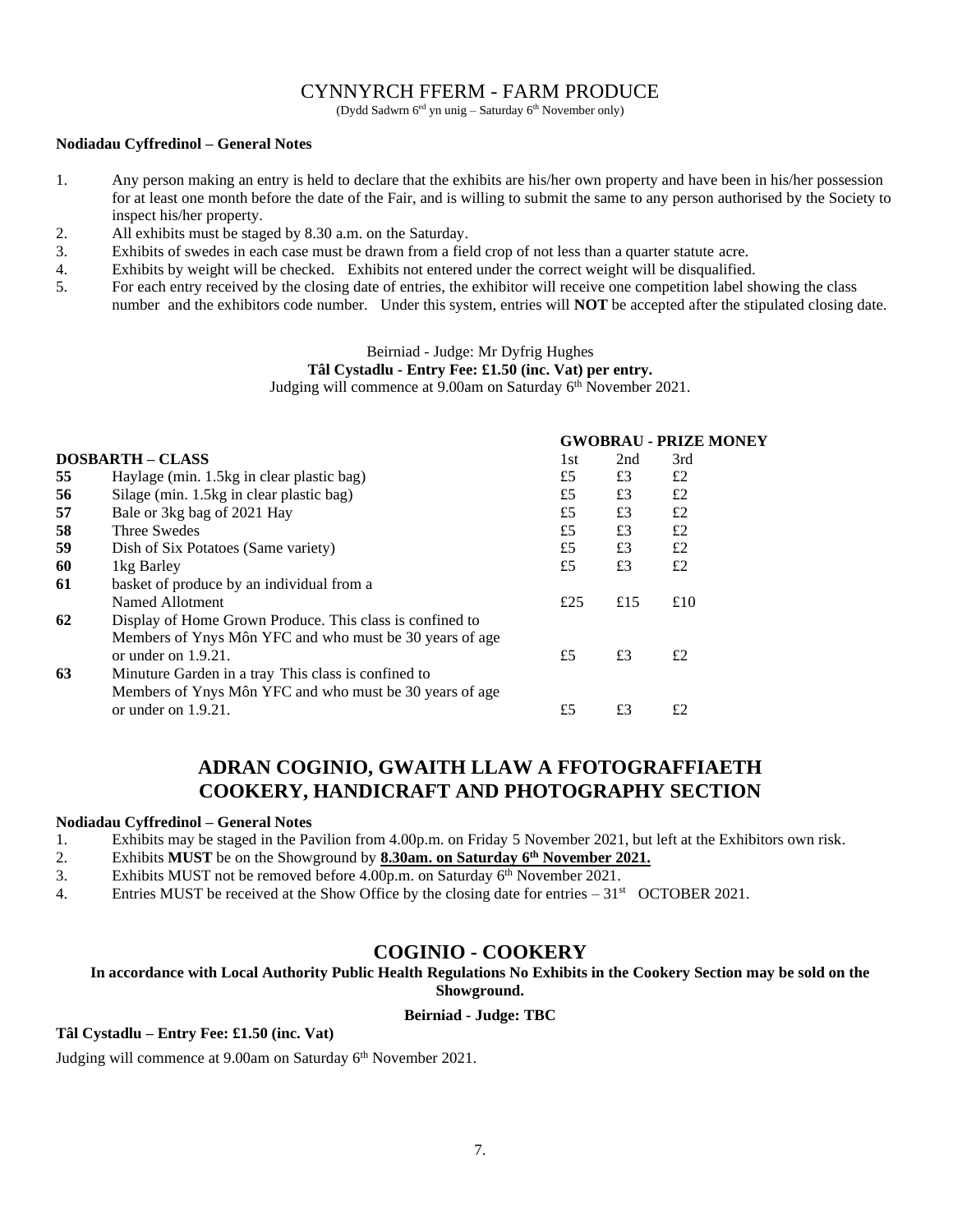**OPEN CLASSES**

#### **GWOBRAU - PRIZE MONEY**

|    | <b>DOSBARTH – CLASS</b>                                       | 1st | 2nd | 3rd |
|----|---------------------------------------------------------------|-----|-----|-----|
| 64 | NOVELTY CAKE -decoration only to be judged                    | £8  | £6  | £4  |
| 65 | APPLE PLATE PIE - shortcrust pastry                           | £6  | £4  | £2  |
| 66 | <b>BARA BRITH</b>                                             | £4  | £3  | £2  |
| 67 | VICTORIA SPONGE -filled with jam and dusted with caster sugar | £4  | £3  | £2  |
| 68 | FOUR PORK AND APPLE SAUSAGE ROLLS                             | £4  | £3  | £2  |
| 69 | SELECTION OF BREAD ROLLS (minimum 4)                          | £4  | £3  | £2  |
| 70 | <b>JAR OF CHUTNEY</b>                                         | £4  | £3  | £2  |
| 71 | <b>JAR OF FRUIT CURD</b>                                      | £4  | £3  | £2  |
| 72 | <b>SMALL BOX OF SWEETS</b>                                    | £4  | £3  | £2  |
| 73 | BOTTLE OF FLAVOURED VODKA                                     | £4  | £3  | £2  |
| 74 | <b>BOTTLE OF FLAVOURED GIN</b>                                | £4  | £3  | £2  |

### **ARBENNIG – SPECIAL**

**DOSBARTH – CLASS**

**S.75 AAS SPECIAL ROSETTE** for the **BEST EXHIBIT** in the Open Cookery section.

#### **16 YEARS OLD & UNDER (No Entry Fee)**

| FOUR MILLIONAIRES SHORTBREAD SQUARES<br>76<br>£3<br>£2<br>77<br><b>FOUR CHEESE SCONES</b><br>£3<br>£2<br>12 YEARS OLD & UNDER (No Entry Fee)<br><b>DOSBARTH – CLASS</b><br>78<br><b>FOUR HOME BAKED DECORATED CUP-CAKES</b><br>£3<br>£2<br>79<br>£3<br>£2<br>HEALTHY LUNCHTIME PASTA POT<br>8 YEARS OLD & UNDER (No Entry Fee)<br><b>DOSBARTH – CLASS</b><br>80<br><b>FOUR COOKIES</b><br>£3<br>£2<br>81<br>DECORATED PIZZA FACE<br>£3<br>£2 |  |  |    |
|----------------------------------------------------------------------------------------------------------------------------------------------------------------------------------------------------------------------------------------------------------------------------------------------------------------------------------------------------------------------------------------------------------------------------------------------|--|--|----|
|                                                                                                                                                                                                                                                                                                                                                                                                                                              |  |  | £1 |
|                                                                                                                                                                                                                                                                                                                                                                                                                                              |  |  | £1 |
|                                                                                                                                                                                                                                                                                                                                                                                                                                              |  |  |    |
|                                                                                                                                                                                                                                                                                                                                                                                                                                              |  |  |    |
|                                                                                                                                                                                                                                                                                                                                                                                                                                              |  |  | £1 |
|                                                                                                                                                                                                                                                                                                                                                                                                                                              |  |  | £1 |
|                                                                                                                                                                                                                                                                                                                                                                                                                                              |  |  |    |
|                                                                                                                                                                                                                                                                                                                                                                                                                                              |  |  |    |
|                                                                                                                                                                                                                                                                                                                                                                                                                                              |  |  | £1 |
|                                                                                                                                                                                                                                                                                                                                                                                                                                              |  |  | £1 |

### **ARBENNIG – SPECIAL**

**S.82 AAS SPECIAL ROSETTE** for the **BEST EXHIBIT** in the Children's Cookery section.

#### **YFC CLASSES (£1.50 per entry)**

| 83 | SAVOURY TART. This class is confined to Members of Ynys Môn YFC |         |    |
|----|-----------------------------------------------------------------|---------|----|
|    | and who must be Under 18 years of age on 1/9/21                 | $\pm 2$ | £1 |

#### **DOSBARTH – CLASS**

**CLASS DOSBARTH -**

**84** DECORTED CHOCOLATE CAKE. This class is confined to Members of Ynys Môn YFC and who must be under 30 years of age on  $1/9/21$   $\qquad 23$   $\qquad$  £2  $\qquad$  £1

### **GWAITH LLAW - HANDICRAFTS**

#### **Beirniad - Judge: TBC**

#### **Tâl Cystadlu – Entry Fee: £1.50 (inc. Vat)**

Judging will commence at 9.00am on Saturday 6<sup>th</sup> November 2021

|     |                                   |             | <b>GWOBRAU - PRIZE MONEY</b> |     |      |
|-----|-----------------------------------|-------------|------------------------------|-----|------|
|     |                                   | <b>OPEN</b> |                              |     |      |
|     | <b>DOSBARTH – CLASS</b>           |             | 1st                          | 2nd | -3rd |
|     | 85 ANY SEWN ITEM                  |             | £5                           | £4  | £3   |
| -86 | KNITTED OR CROTCHET BABY BLANKET  |             | £5                           | £4  | £3   |
| 87  | A FESTIVE CRAFT ITEM – any medium |             | £5                           | f4  | £3   |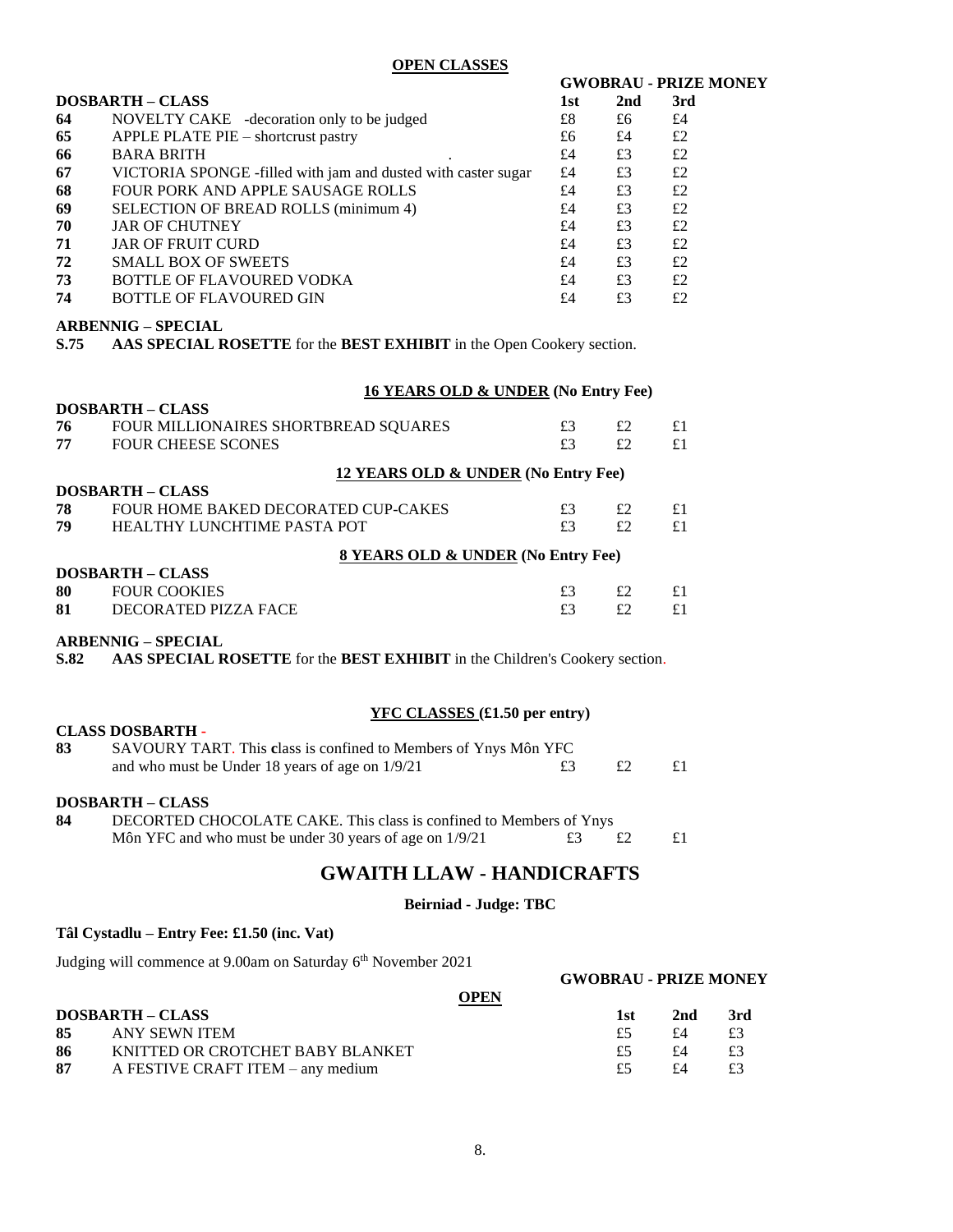|      | <b>16 YEARS OLD &amp; UNDER</b> (No Entry Fee)                                  |    |       |    |    |
|------|---------------------------------------------------------------------------------|----|-------|----|----|
|      | <b>DOSBARTH - CLASS</b>                                                         |    |       |    |    |
| 88   | FOUR FINGER PUPPETS - any medium                                                | £3 | f2    | £1 |    |
|      | 12 YEARS OLD & UNDER (No Entry Fee)                                             |    |       |    |    |
|      | <b>DOSBARTH - CLASS</b>                                                         |    |       |    |    |
| 89   | AN ANIMAL MADE OUT OF POMPOMS                                                   | £3 | £2    | £1 |    |
|      | <b>8 YEARS OLD &amp; UNDER</b> (No Entry Fee)                                   |    |       |    |    |
|      | <b>DOSBARTH - CLASS</b>                                                         |    |       |    |    |
| 90   | A FARM ANIMAL MADE USING A 2 LITRE BOTTLE FOR THE BODY                          | £3 | f2    | £1 |    |
|      | <b>ARBENNIG – SPECIAL</b>                                                       |    |       |    |    |
| S.91 | AAS SPECIAL ROSETTE for the BEST EXHIBIT in the Children's Handicrafts section. |    |       |    |    |
|      | $YFC CLASS$ (£1.50 per entry)                                                   |    |       |    |    |
|      | <b>DOSBARTH - CLASS</b>                                                         |    |       |    |    |
| 92   | UPCYCLE A PAIR OF OLD JEANS This class is confined to a                         |    |       |    |    |
|      | Member of Ynys Môn YFC and who must be 30 years of age or under                 |    |       |    |    |
|      | on $1/9/21$ .                                                                   | £5 | $f_4$ | £3 |    |
|      | DOSBARTH CYFYNGEDIG I BERSON GYDA ANGHENION ADDYSGOL ARBENNIG                   |    |       |    |    |
|      | <b>CLASS FOR PERSON WITH SPECIAL EDUCATIONAL NEEDS</b>                          |    |       |    |    |
|      | <b>DOSBARTH – CLASS</b> (No Entry Fee)                                          |    |       |    |    |
| 93   | ANY PIECE OF CRAFTWORK – exhibited in a space not to exceed 45cmx45cm           |    | £5    | £4 | £3 |

### **FFOTOGRAFFIAETH - PHOTOGRAPHY**

### **Beirniad - Judge: Mr Derec Owen, Llanfairpwll, Ynys Môn**

Judging to commence at 9.00am on Saturday 6<sup>th</sup> November 2021

**Tâl Cystadlu** – **Entry Fee: £1.50 (inc. Vat)**

**Nodyn Cyffredinol – General Note —** Photograph to be 18cm x 12cm minimum mounted on a card.

| 3rd |
|-----|
|     |
|     |
| £2  |
|     |
|     |
| £2  |
|     |
|     |
| £2  |
| 2nd |

**ARBENNIG – SPECIAL**

**S.97 AAS SPECIAL ROSETTE** for the **BEST EXHIBIT** in the Photography section.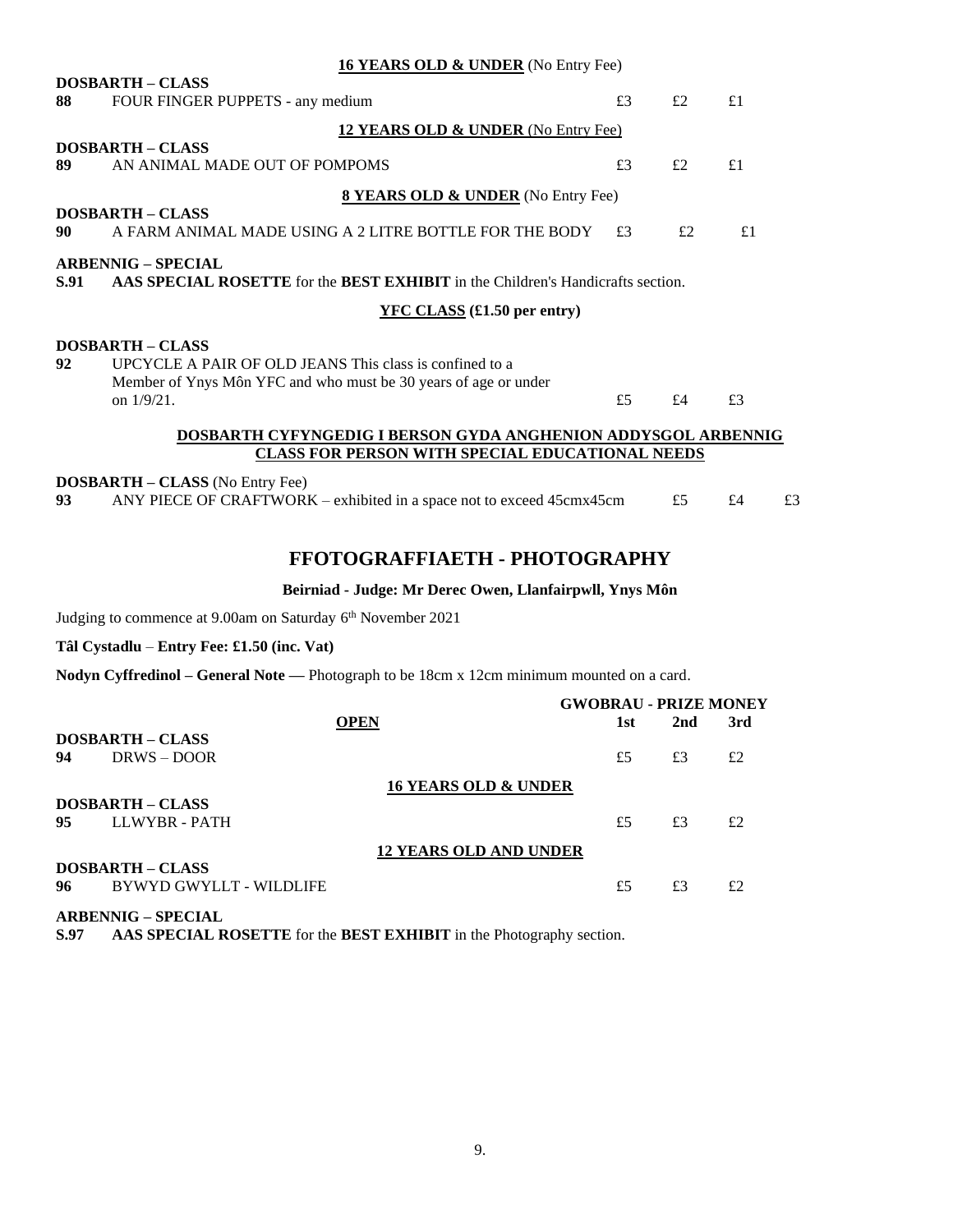### **WYAU - EGGS**

#### **Beirniad - Judge: Mr O.T. Jones**

Judging to commence at 9.00am on Saturday 6<sup>th</sup> November 2021

#### **Tâl Cystadlu** – **Entry Fee: £1.50 (inc. Vat)**

#### **Gwobrau - Prize Money: 1st - £3; 2nd - £2; 3rd - £1**

#### **Nodiadau Cyffredinol – General Notes**

- 1. Eggs must be the "bone-fide" produce of poultry kept by the exhibitor.
- 2. The eggs must be clean (colouring will be a disqualification) and must be shown on a plate.
- 3. All eggs will be weighed and tested.

#### **DOSBARTH – CLASS**

- **98** 3 Large Brown Eggs
- **99** 3 Large White Eggs
- **100** 3 A.O.C. Large Eggs
- **101** 3 Waterfowl Eggs
- **102** 3 Bantam Eggs, White
- **103** 3 Bantam Eggs, Any other colour**.**
- **104** 1 Large Brown Egg
- **105** 1 Large White Egg
- **106** 1 A.O.C. Large Egg
- **107** 1 Waterfowl Egg
- **108** 1 Bantam Egg, White
- **109** 1 Bantam Egg, Any other colour
- **110** Contents of 1 Large Egg
- **111** Contents of 1 Bantam Egg
- **112** Contents of 1 Waterfowl Egg

#### **ARBENNIG – SPECIAL**

**S.113 AAS ROSETTE** for the **Champion and Reserve Champion in the Egg Section**.

## **\*\*\*\*\*\*\*\*\*\*\*\*ALL THE FOLLOWING CLASSES TAKE PLACE ON SUNDAY\*\*\*\*\*\*\*\* NODDWYR – SPONSORS**

**Mae'r Gymdeithas yn ddiolchgar am y gefnogaeth derbyniwyd gan yr holl Noddwyr:**

> **The Society acknowledges the support received by all the Sponsors** :

### **PRIF NODDWR 2021 MAIN SPONSOR**

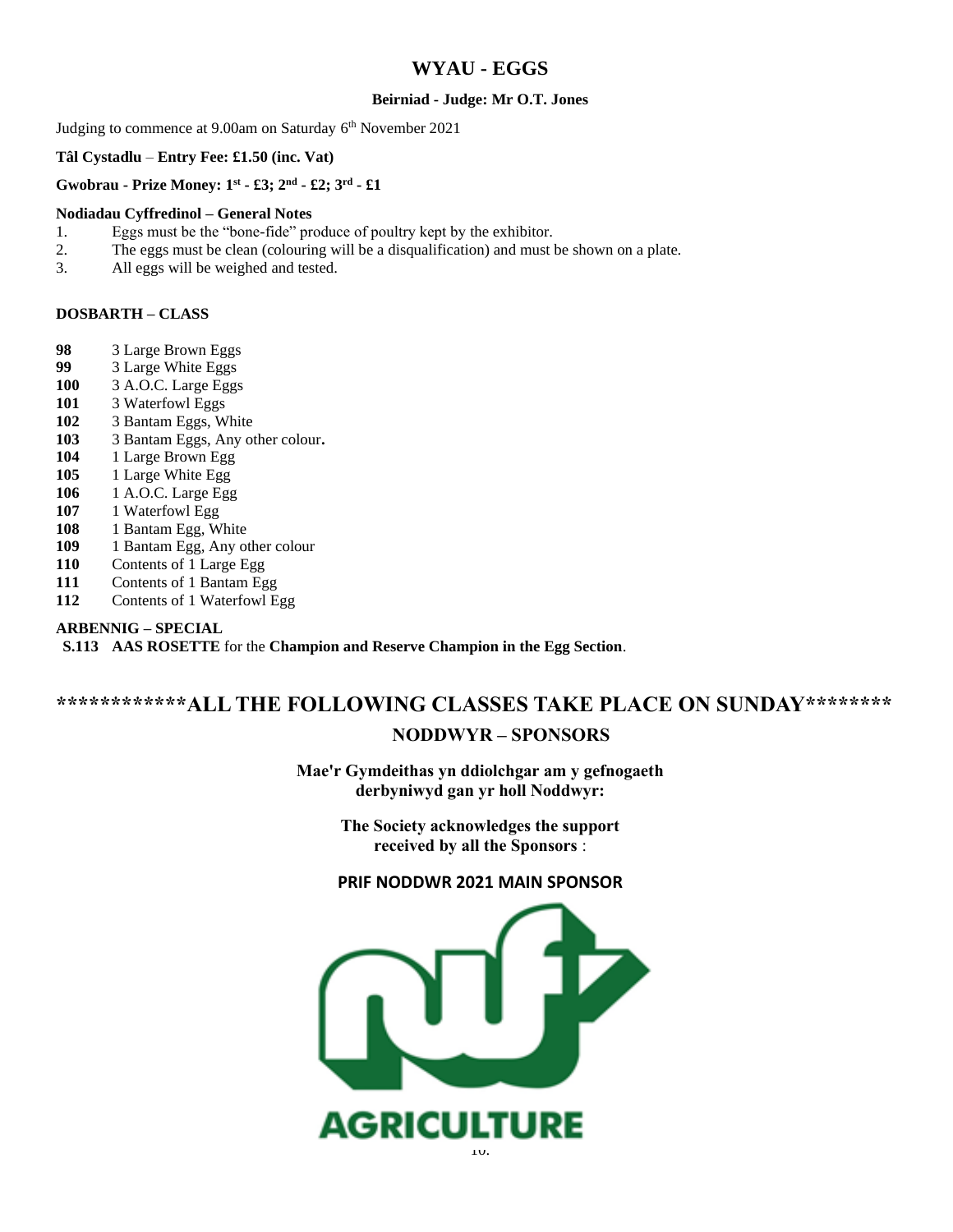## **DYDD SUL TACHWEDD 7fed – SUNDAY 7th NOVEMBER**

### **ADRAN CEFFYLAU – HORSE SECTION**

**Please note that all classes will be judged under cover**

### **Nodiadau Cyffredinol – General Notes**

- 1. The name of the exhibit, name of sire and dam and date of birth to be stated on the entry form.
- 2. All exhibits in the Welsh Sections **must** be registered with the Welsh Pony & Cob Society and their registration number provided on the entry form, with the exception of foals whose registration must be applied for. Entry Forms received without registration number(s) will be returned.
- 3. Foals must not be shod.
- 4. The Society reserves the right to limit entries.
- 5. Classes may be amalgamated if insufficient entries are received.
- 6. Exhibitors must ensure that they arrive on time for their class. Judging will not be delayed for any exhibitor. Exhibitors are responsible for being in the judging ring at the correct time.
- 7. Horse Exhibitors should carry their horse passports at all times so that these may be randomly checked by Officials.
- 8. As there is no gate charge therefore exhibitors will not require any admission tickets.

### **Tâl Cystadlu - Entry Fee: £7.00 (inc. Vat) per entry.**

### **CEFFYLAU A MERLOD LLIW—COLOURED HORSES & PONIES**

**(to include Spotted Horses & Ponies)**

**Beirniad – Judge:** Mr G Harris, Windleshaw Stud

### **DOSBARTH – CLASS**

- **114** Colt Foal
- **115** Filly or Gelding Foal
- **S116 AAS rosette and £10 for the Champion Foal Exhibit in this Section. AAS rosette and £5 for the Reserve Champion Foal.**
- **117** Yearling Colt
- **118** Yearling Filly or Gelding
- S.119 **AAS rosette and £10 for the Champion Yearling Exhibit in this Section. AAS rosette and £5 for the Reserve Champion Yearling.**

### **CEFFYL POTENSIAL CHWARAEON, i aeddfedu i dros 14.2h**

**POTENTIAL SPORT HORSE, to mature to over 14.2h.**

**Beirniad – Judge** Mr G Harris, Windleshaw Stud

### **DOSBARTH - CLASS**

- **120** Colt Foal
- **121** Filly or Gelding Foal
- S122 **AAS rosette and £10 for the Champion Foal Exhibit in this Section. AAS rosette and £5 for the Reserve Champion Foal.**
- **123** Yearling Colt
- **124** Yearling Filly or Gelding
- S125 **AAS rosette and £10 for the Champion Yearling Exhibit in this Section. AAS rosette and £5 for the Reserve Champion Yearling.**

### **PENCAMPWRIAETH DI-GYMRAEG - NON-WELSH CHAMPIONSHIP**

S126 **THE PENTARAN CHALLENGE CUP will be awarded to the Highest Placed Non-Welsh exhibit. Prize Money - Champion £25 & Reserve £15**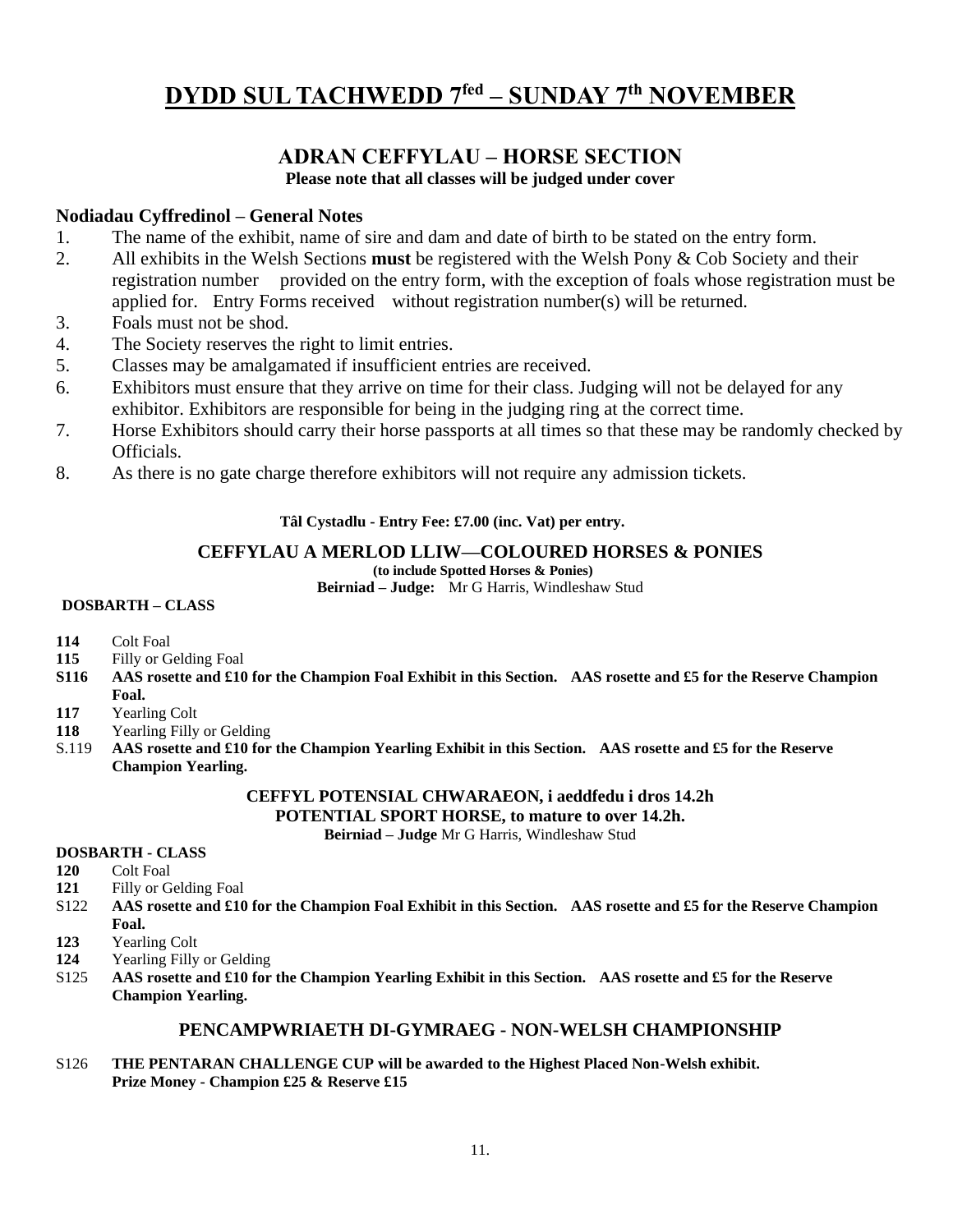### **CEFFYLAU A MERLOD HANNER BRID CYMREIG WELSH PART-BRED HORSES & PONIES**

**Beirniad – Judge: :** Mr G Harris, Windleshaw Stud

#### **DOSBARTH - CLASS**

- **127** Colt Foal
- **128** Filly or Gelding Foal
- S129 **AAS rosette and £10 for the Champion Foal Exhibit in this Section. AAS rosette and £5 for the Reserve Champion Foal.**
- **130** Yearling Colt
- **131** Yearling Filly or Gelding
- S132 **AAS rosette and £10 for the Champion Yearling Exhibit in this Section. AAS rosette and £5 for the Reserve Champion Yearling.**

### **MERLOD MYNYDD CYMREIG ADRAN 'A'**

**WELSH MOUNTAIN PONIES SECTION 'A'**

**Beirniad – Judge: :** Mr G Harris, Windleshaw Stud

### **DOSBARTH - CLASS**

- **133** Colt Foal
- **134** Filly or Gelding Foal
- S135 **AAS rosette and £10 for the Champion Foal Exhibit in this Section. AAS rosette and £5 for the Reserve Champion Foal.**
- **136** Yearling Colt
- **137** Yearling Filly or Gelding
- S138 **AAS rosette and £10 for the Champion Yearling Exhibit in this Section. AAS rosette and £5 for the Reserve Champion Yearling.**

### **MERLOD CYMREIG ADRAN 'B'**

### **WELSH PONIES SECTION 'B'**

**Beirniad – Judge: :** Mr G Harris, Windleshaw Stud

### **DOSBARTH - CLASS**

- **139** Colt Foal
- **140** Filly or Gelding Foal
- S141 **AAS rosette and £10 for the Champion Foal Exhibit in this Section. AAS rosette and £5 for the Reserve Champion Foal.**
- **142** Yearling Colt
- **143** Yearling Filly or Gelding
- S144 **AAS rosette and £10 for the Champion Yearling Exhibit in this Section. AAS rosette and £5 for the Reserve Champion Yearling.**

### **MERLOD CYMREIG (Teip Cob) ADRAN 'C' WELSH PONIES (Cob Type) SECTION 'C' Beirniad – Judge: Mr MJ Dickson, Walena Stud**

#### **DOSBARTH - CLASS**

- **145** Colt Foal
- **146** Filly or Gelding Foal
- S147 **AAS rosette and £10 for the Champion Foal Exhibit in this Section. AAS rosette and £5 for the Reserve Champion Foal.**
- **148** Yearling Colt
- **149** Yearling Filly or Gelding
- S150 **AAS rosette and £10 for the Champion Yearling Exhibit in this Section. AAS rosette and £5 for the Reserve Champion Yearling.**

### **COBIAU CYMREIG ADRAN 'D' - WELSH COBS SECTION 'D'**

**Beirniad – Judge: Mr MJ Dickson, Walena Stud**

- **151** Colt foal.
- **152** Filly or Gelding Foal
- S153 **AAS rosette and £10 for the Champion Foal Exhibit in this Section. AAS rosette and £5 for the Reserve Champion Foal.**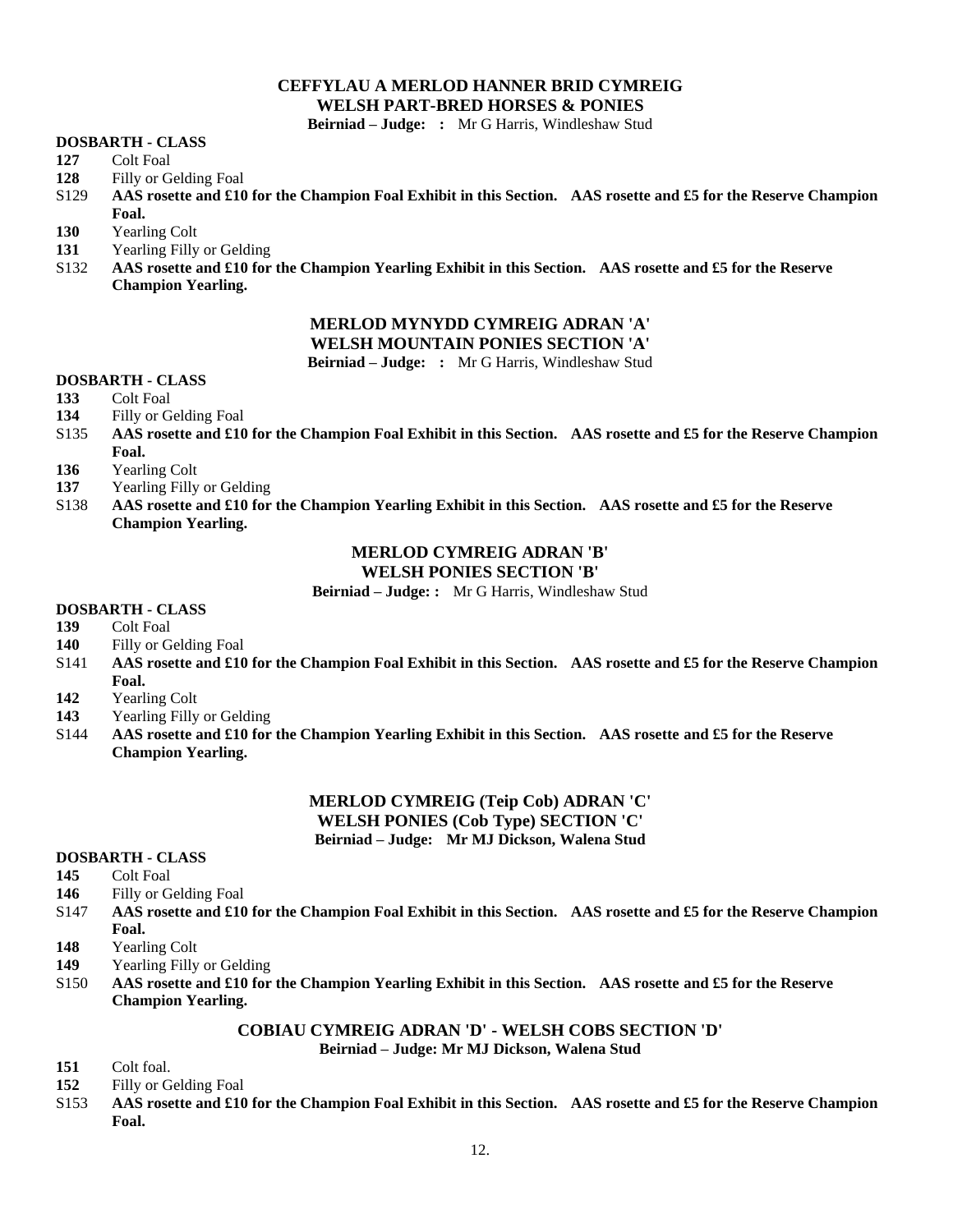- **154** Yearling Colt
- **155** Yearling Filly or Gelding
- S156 **AAS rosette and £10 for the Champion Yearling Exhibit in this Section. AAS rosette and £5 for the Reserve Champion Yearling.**

### **PENCAMPWRIAETH CYMREIG — WELSH CHAMPIONSHIPS Prize Money Champion £25, Reserve £15**

S157 **THE EMYR EDWARDS FRON-BACH MEMORIAL CHALLENGE CUP, presented by his family in his memory will be awarded to the Highest Placed Welsh Exhibit.**

#### **CREFFTAU ADRAN PLANT – CHILDREN CRAFT SECTION Beirniad – Judge TBC**

| 158 | DECORATED HORSESHOE  | $f_4$ | £3      |
|-----|----------------------|-------|---------|
| 159 | DECORATED WELLINGTON | $f_4$ | $\pm 3$ |
| 160 | DECORATED TYRE/TYRES | fΔ    | £3      |

#### **GWISG FANSI I PLANT—CHILDREN'S FANCY DRESS**

£2.00 entry fee per child Rosettes to all exhibitors

| DOSBARTH—CLASSES |                                 |    | <b>GWOBRAU—PRIZE MONEY</b> |    |
|------------------|---------------------------------|----|----------------------------|----|
| -161             | 4 YEARS OLD AND UNDER ON 1/9/21 | £5 | £2                         |    |
| 162              | 5 TO 7 YEARS OLD ON 1/9/21      | £5 | £2                         | £1 |
| 163              | 8 TO 10 YEARS OLD ON 1/9/21     | £5 | £2                         | £1 |
| 164              | 11 TO 14 YEARS OLD ON 1/9/21    | £5 | £2                         |    |

### **ADRAN ANIFEILIAID ANWES - PETS SECTION PET GUINEA PIGS**

£1.50 block entry

£2 per PERSON for novelty classes

(automatically enters all the guinea pigs you are showing into all novelty classes)

#### RULES AND REGULATIONS, GUINEA PIGS (cavies) and RABBITS

- 1 A pen will be provided for all guinea pigs and rabbits, please state on the entry form if you require an extra-large cage (for large breed rabbits)
- 2 A water bottle (not bowl) and hay MUST be provided
- 3 The super intendant steward reserves the right to disqualify any animal found to be in poor condition/suffering from ill health. No refund will be given
- 4 You must bring **AND** remove your own bedding, no bedding will be provided at the show
- 5 All animals must be penned by 9.45 and must not be removed until 4, failure to comply will result in any prizes won being forfeited
- 6 Only official stewards have the right to remove animals from their pen during judging
- 7 Any problems/concerns must be reported to the super intendant steward
- 8 Please do not identify your/another exhibitors animal to the judge or stewards when judging is taking place.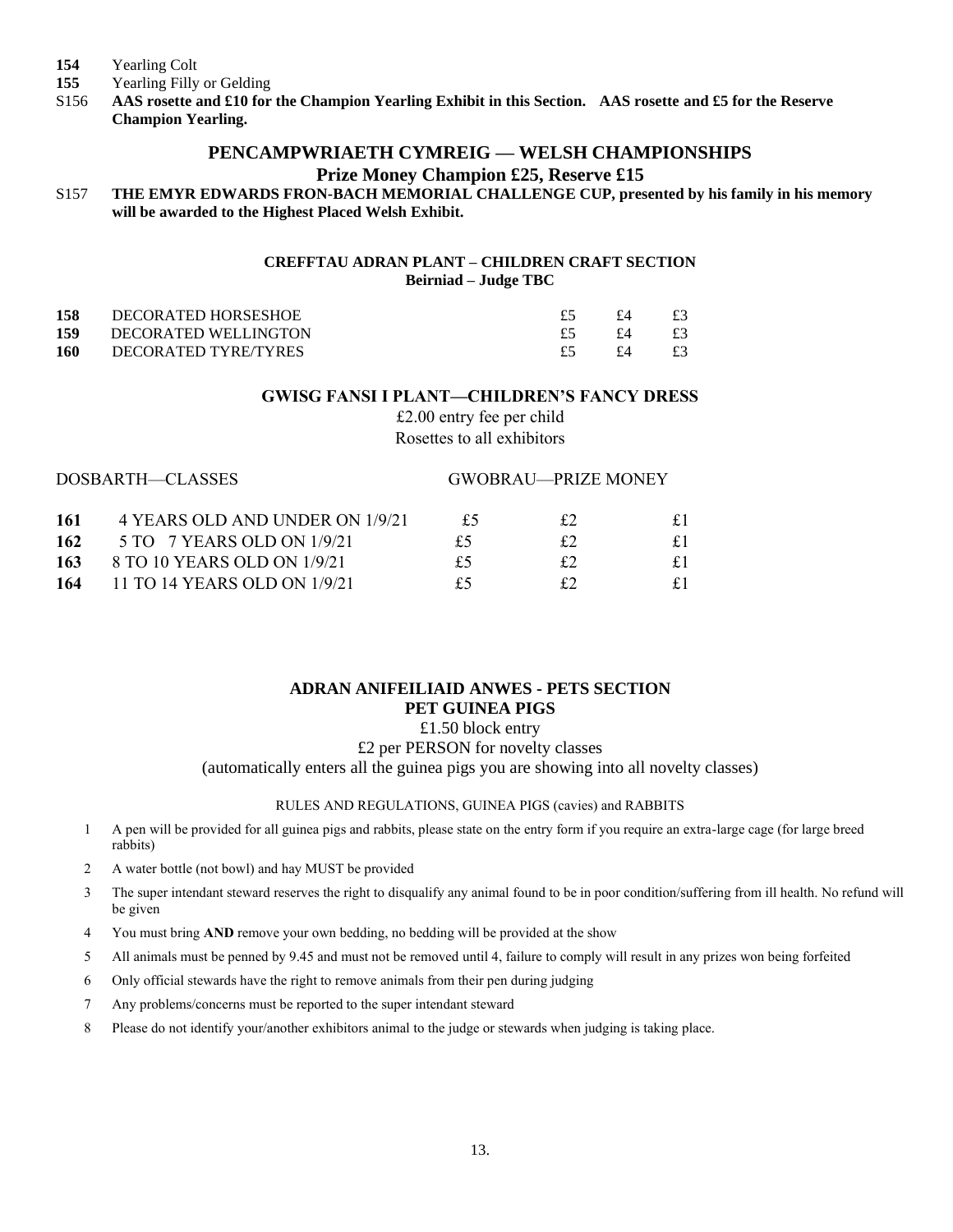### **EIDDO PLENTYN - CHILD OWNED** (16 years and under)

### **DOSBARTH – CLASSES**

- SMOOTH HAIRED BOAR 3-8 MONTHS OLD
- SMOOTH HAIRED BOAR ADULT
- ROUGH HAIRED BOAR 3- 8 MONTHS OLD
- ROUGH HAIRED BOAR ADULT
- LONGHAIRED BOAR 3-8 MONTHS OLD
- LONGHAIRED BOAR ADULT
- SMOOTH HAIRED SOW 3-8 MONTHS OLD
- SMOOTH HAIRED SOW ADULT
- ROUGH HAIRED SOW 3-8 MONTHS OLD
- ROUGH HAIRED SOW ADULT
- LONGHAIRED SOW 3-8 MONTHS
- LONGHAIRED SOW ADULT

### **EIDDO OEDOLYN - ADULT OWNED**

### **DOSBARTH – CLASSES**

- SMOOTH HAIRED BOAR 3-8 MONTHS OLD
- SMOOTH HAIRED BOAR ADULT
- ROUGH HAIRED BOAR 3- 8 MONTHS OLD
- ROUGH HAIRED BOAR ADULT
- LONGHAIRED BOAR 3-8 MONTHS OLD
- LONGHAIRED BOAR ADULT
- SMOOTH HAIRED SOW 3-8 MONTHS OLD
- SMOOTH HAIRED SOW ADULT
- ROUGH HAIRED SOW 3-8 MONTHS OLD
- ROUGH HAIRED SOW ADULT
- LONGHAIRED SOW 3-8 MONTHS
- LONGHAIRED SOW ADULT
- 189 BEST PET GUINEA PIG IN SHOW All 1<sup>st</sup> place winners from classes 161 184 automatically entered,  $1<sup>st</sup> 6<sup>th</sup>$ place rosettes and certificates awarded

**NOVELTY CLASSES** – rosettes and certificates awarded to 1<sup>st</sup> and 2<sup>nd</sup> place

- SANTAS LITTLE HELPER (best behaved)
- CHEEKIEST ELF (the one that won't sit still)
- HANDSOME SNOWMAN (handsome boar)
- CHRISTMAS PUDDING (heaviest)
- MOST FESTIVE (most unusual colours/markings)
- CHRISTMAS SPROUT (cutest baby/young guinea pig)
- PRETTIEST SUGAR PLUM FAIRY (prettiest sow)

### **PET RABBITS**

### £1.50 per entry

 $1<sup>st</sup> - 3<sup>rd</sup>$  place rosettes and certificates awarded for each class

### **EIDDO PLENTYN - CHILD OWNED** 16 years old and under

- PURE BREEDS
- MIXED BREED

### **EIDDO OEDOLYN - ADULT OWNED**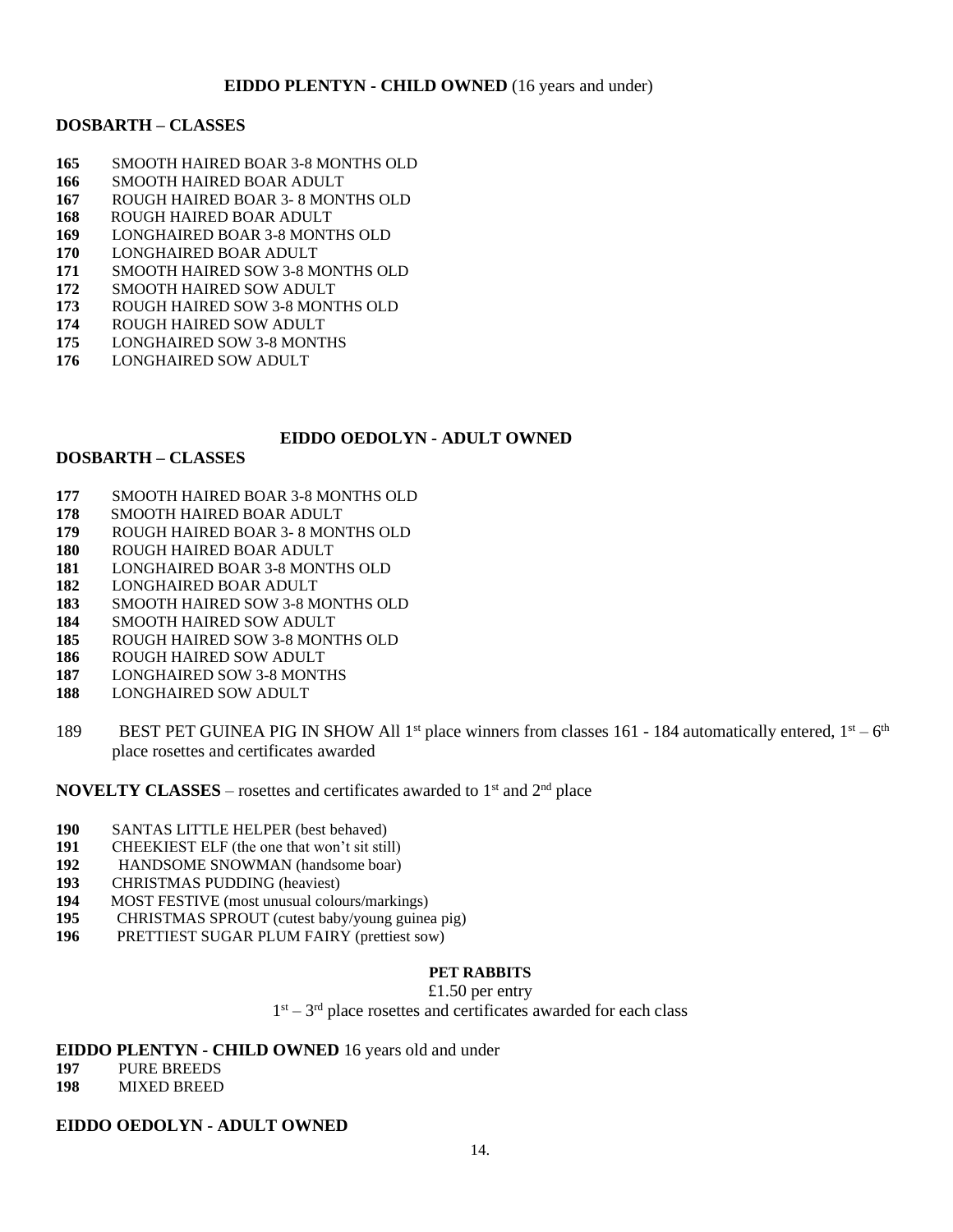201 **BEST PET RABBIT AND RESERVE PET RABBIT IN SHOW** – All 1<sup>st</sup> place winners from classes 193 - 196 are automatically entered,  $1<sup>st</sup>$  and  $2<sup>nd</sup>$  place rosettes and certificates awarded

### **SMALL PETS**

## **PLEASE NOTE: we cannot accept entries for dogs/cats/poultry/waterfowl/fish/large reptiles**

**We reserve the right to combine classes if entries are low**

£1.50 per entry Rosettes and certificates awarded to  $1<sup>st</sup>$ -3<sup>rd</sup> place For any enquiries regarding the classes please email angleseacavies@yahoo.co.uk

### RULES & REGULATIONS SMALL PETS

- 1 **We cannot accept entries for dogs/cats/fish/waterfowl/poultry or large reptiles**
- 2 For the purpose of the show; animals can be shown in a smaller enclosure than normally housed in but must not be too small in that it restricts movement and causes stress
- **3 ALL** enclosures must be designed in a way as to **contain the animal and prevent escape**, any enclosure found not to be appropriate will be disqualified and asked to leave the showground immediately with no refund.
- 4 Heat packs must be supplied to all reptiles, these should be used in a way as not to cause burns to the animals (e.g. wrapped in a towel or newspaper) and enough space must be provided so the animal can move away if it gets too hot. Any reptile found not to have a source of heat will be disqualified without refund.
- 5 Any animal found to be in ill health or poor condition will be disqualified and no refund given
- 6 Animals must be provided with a source of water where appropriate
- 7 Food must be provided for caged birds and rodents
- 8 All animals to be placed on the table by 9.45 and not removed until 4; failure to comply will result in any prizes won being forfeited
- 9 Animals will not be handled for judging
- 10 Exhibitors must not remove animals from enclosures while judging is taking place.
- 11 Any problems/concerns must be reported to the superintendent steward

Please do not identify your/another exhibitors animal to the judge or stewards when judging is taking place

### **EIDDO PLENTYN - CHILD OWNED**

### **DOSBARTH – CLASSES**

- **202** SNAKE
- **203** LIZARD
- **204** INVERTS/AMPHIBIANS (such as snails, millipedes, frogs, tarantulas, stick insects etc)
- **205** HAMSTER
- **206** OTHER RODENT (such as mice/rats/gerbils/chinchillas)
- **207** CAGED BIRD
- **208** FERRET
- **209** OTHER SMALL PET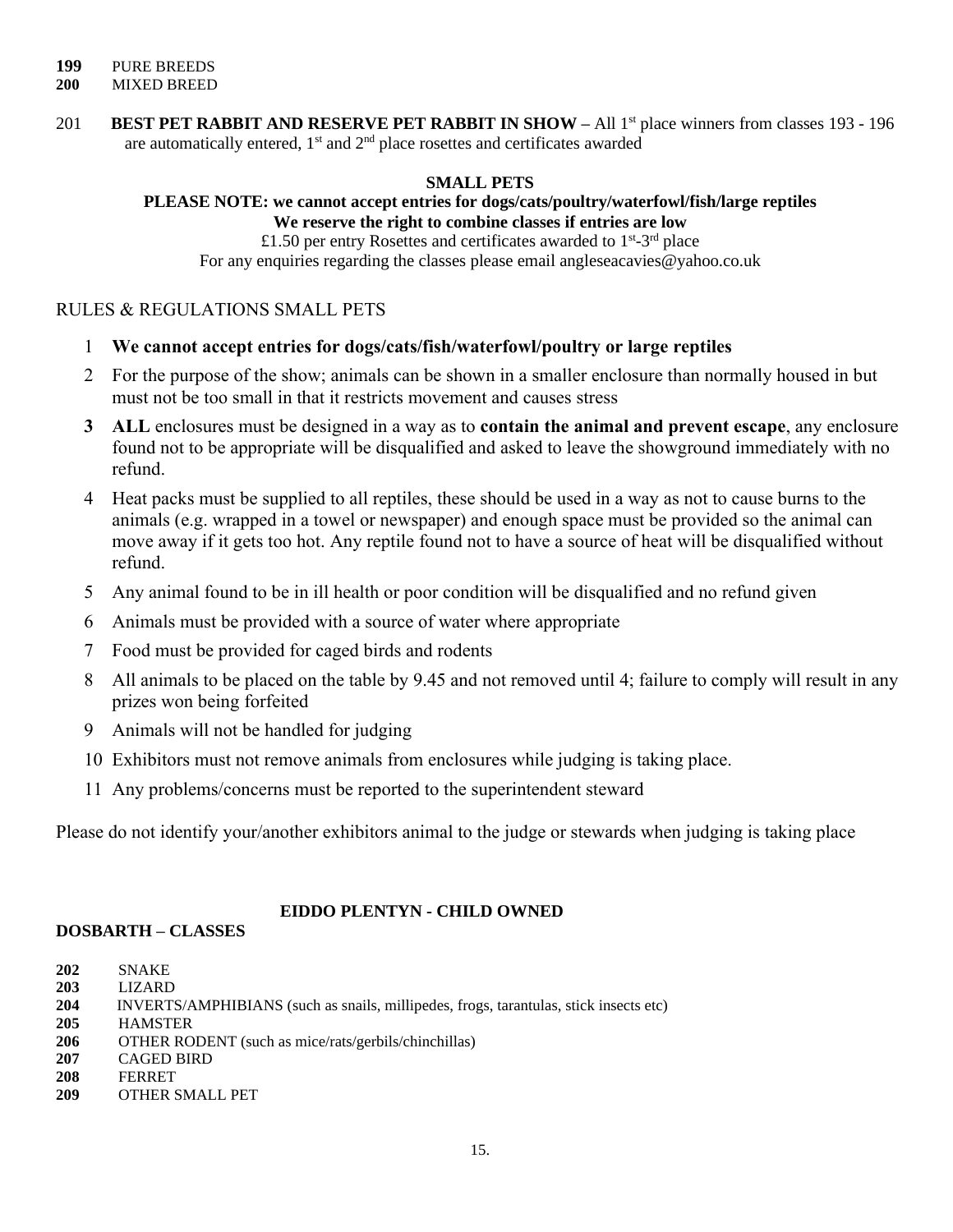### **EIDDO OEDOLYN - ADULT OWNED DOSBARTH – CLASS**

- SNAKE
- LIZARD
- INVERTS/AMPHIBIANS (such as snails, millipedes, frogs, tarantulas, stick insects etc)
- HAMSTER
- OTHER RODENT (such as mice/rats/gerbils/chinchillas)
- CAGED BIRD
- FERRET
- OTHER SMALL PET
- **S218 BEST SMALL PET** All winners from classes 198 213 are automatically entered,  $1<sup>st</sup> 6<sup>th</sup>$  place rosettes and certificates awarded
- **S219 CHAMPION AND RESERVE CHAMPION PET IN SHOW** Winners of class 185, 197 and 214 automatically entered. Rosettes and certificates awarded to  $1<sup>st</sup>$  and  $2<sup>nd</sup>$  place

ADRAN Y CWN – DOG SECTION Beirniad Mr Dai Williams Entry fee £2.00 (inc VAT) per entry

### **DOSBARTH - CLASS**

- BEST PUPPY 6 months and under
- BEST PUPPY 6 months to 1year
- LOVELIEST LADY (best female dog 1yr
- MOST FABULOUS FELLA (best Male dog)
- BEST VETERAN dog 10+ years
- BEST JUNIOR HANDLER under 10 years
- BEST JUNIOR HANDLER 10-16 years
- BEST 8 LEGS
- LONGEST EARS
- BEST RESCUE DOG
- DOG JUDGE WOULD MOST LIKE TO TAKE HOME
- BEST TRICK
- DOG THAT LOOKS MOST LIKE HIS/HER OWNER
- DOG WITH WAGGIEST TAIL
- FANCY DRESS
- Championship 1st and 2nd prize winners eligible £20- Champion £10 reserve.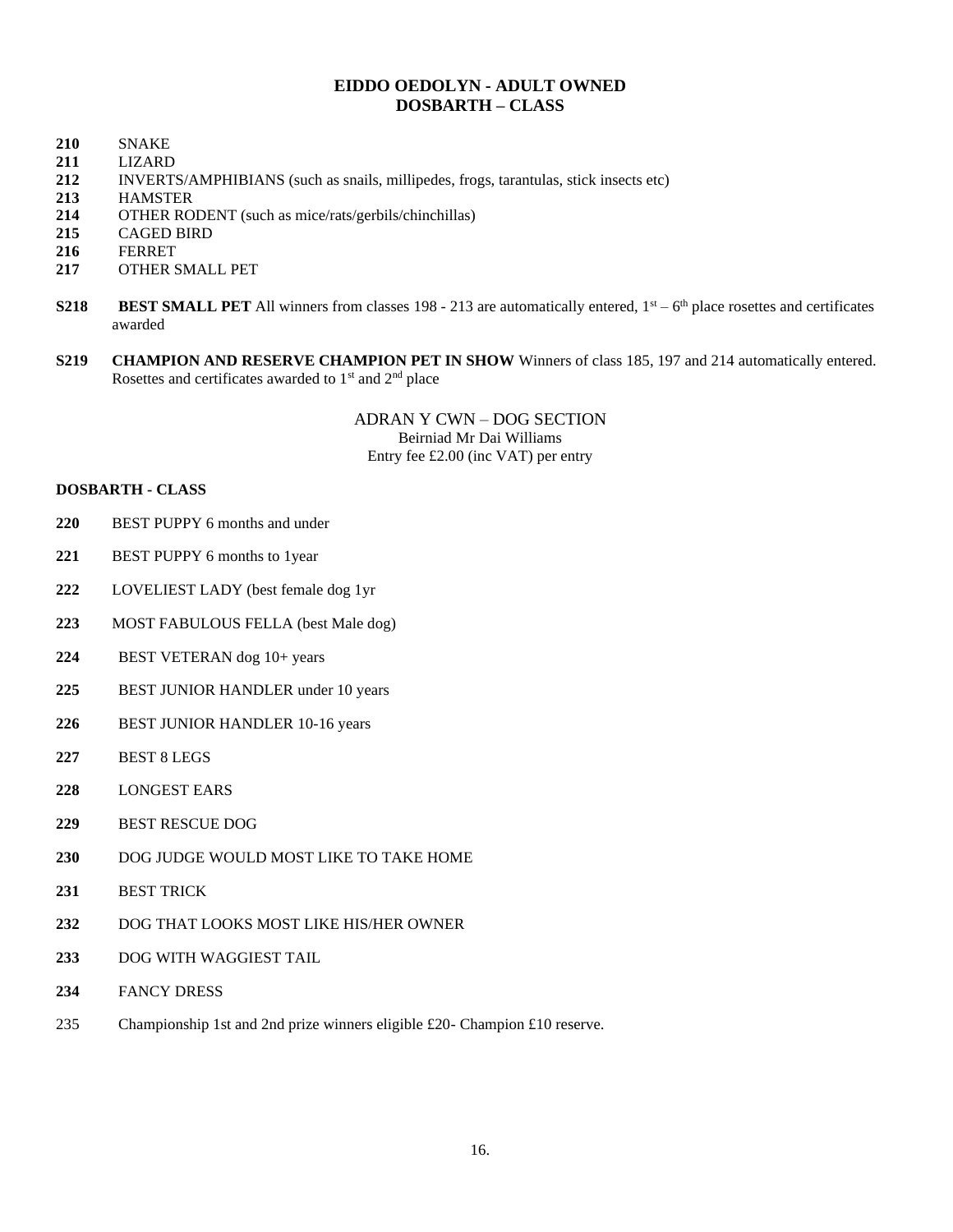## **GENERAL REGULATIONS RELATING TO ENTRY**

#### **1. CERTIFICATE OF ENTRY**

All persons intending to exhibit stock for competition must send the Certificate of Entry in the prescribed form, to the Show Administrator of the Society by the closing date of entries. The name, age, colour and pedigree of each animal must be stated in the relevant classes. Ear tag numbers of all cattle entered **MUST** be stipulated on the entry form.

#### **2. TIME WHEN EXHIBITS ARE REQUIRED ON THE SHOWGROUND.**

All stock intended for exhibition **must** be on the Ground by 8.30 a.m.

#### **3. POSITION AND REMOVAL OF EXHIBITS**

All the exhibits must be placed in their respective position assigned to them and must remain on exhibition in such a position until not least 4.00 p.m. Any person or persons found interfering with or removing any exhibit before the hour named without written permission of the Administrator, will be dealt with under Regulation No.16.

#### **4. LABELS & NUMBERS**

Previous to the Show, a numbered label or card corresponding with the entry in the Judges book, will be forwarded to all exhibitors but should this fail to arrive, through any cause, the exhibits should be brought or sent to the Showground along with the number of the Class in which such exhibits are entered and the exhibitor's name and address attached thereto.

#### **5. MARKING OF DISTINGUISHING EXHIBITS**

Until the prizes have been awarded in any Class, the exhibit will be distinguished only by the Official numbers affixed thereon, which will be supplied by the Administrator prior to the opening of the Show. These numbers will correspond with the respective numbers in the catalogue. Any other method of identifying any exhibit, or indicating ownership, **is strictly prohibited.** The Committee will not be responsible unless the entry of the exhibits is on the form and published in the Catalogue.

#### **6. FODDER**

Exhibitors are required to provide their own supplies of hay, corn, meal, cake or other feeding stuffs which they may need.

#### **7. JUDGING RING**

A Judging Ring will be provided for all animals (Except live pigs) and no-one shall be allowed therein during the judging, except Judges, Stewards and the person in charge of the stock.

#### **8. STEWARDS AS EXHIBITORS**

No person shall act as a Steward for a Section in which he/she is an exhibitor.

#### **9. INTERFERENCE WITH JUDGES**

Any person interfering with the Judges, Stewards or Fair Officials shall be removed from the Showground and, if an exhibitor, shall be disqualified from taking any prize.

#### **10. INSTRUCTION TO JUDGES**

In awarding prizes, Judges are instructed to add a reserve number in each instance (provided there is sufficient merit) stating the next best exhibit in case any exhibit to which a prize has been awarded should be disqualified. In all classes the judge's decision shall be final. Any protest must be lodged in accordance with item 18 in the Society's General Rules & Regulations.

#### **11. AWARDING OF PRIZES**

The Judges will be instructed not to award any prizes, reserve number or commendation unless the exhibit possesses sufficient merit.

#### **12. VETERINARY REFEREE**

A qualified Veterinary Surgeon shall be appointed annually by the Committee. He/She shall, at the request of the Judges or Steward of any Class, examine the stock exhibited in such Class and any animal which he may then report to be suffering from hereditary disease, or to be of any age or size other than that required by the conditions of the Class, shall be disqualified and he/she or the Stewards also as soon as possible and within one week of the day of the Show, report to the Administrator every exhibitor who may have, in their opinion, broken any rule or regulation of the Society.

#### **13. PROTESTS**

Any person may submit a protest. All protests shall be made in writing to the Administrator within one hour of the judging of the particular Class. All protests must be accompanied by a deposit of Twenty Five Pounds, which shall be returned to the depositor if the protest is sustained, otherwise to be forfeited to the Society.

#### **14. HEARING OF PROTESTS**

A meeting of the Council shall, if necessary, be convened within fourteen days of the Show to receive the reports of the Veterinary Surgeon ad Stewards and to hear protests. Their decision thereon shall be final.

#### **15. PENALTIES**

If on considering any protest, or the report of the Veterinary Surgeon or of any Stewards made without protest, it be proved to the satisfaction of the Council that any exhibitor has wilfully given false certificate of entry for competition, or has obtained a prize through imposition or miss-statement contrary to the Rules and Regulations of the Society, or, if within seven days after the Show, whether a protest may have been entered or not, an irregularity on the part of any exhibitor or his/her servant which would disqualify such exhibitor from competing or receiving a prize awarded to him/her be discovered and proved to the satisfaction of the Council, the Council shall have the power to with-hold any prize awarded and to exclude such exhibitor from competing at the Society's Shows for two years from such exclusion. The Council's decision thereon shall be final.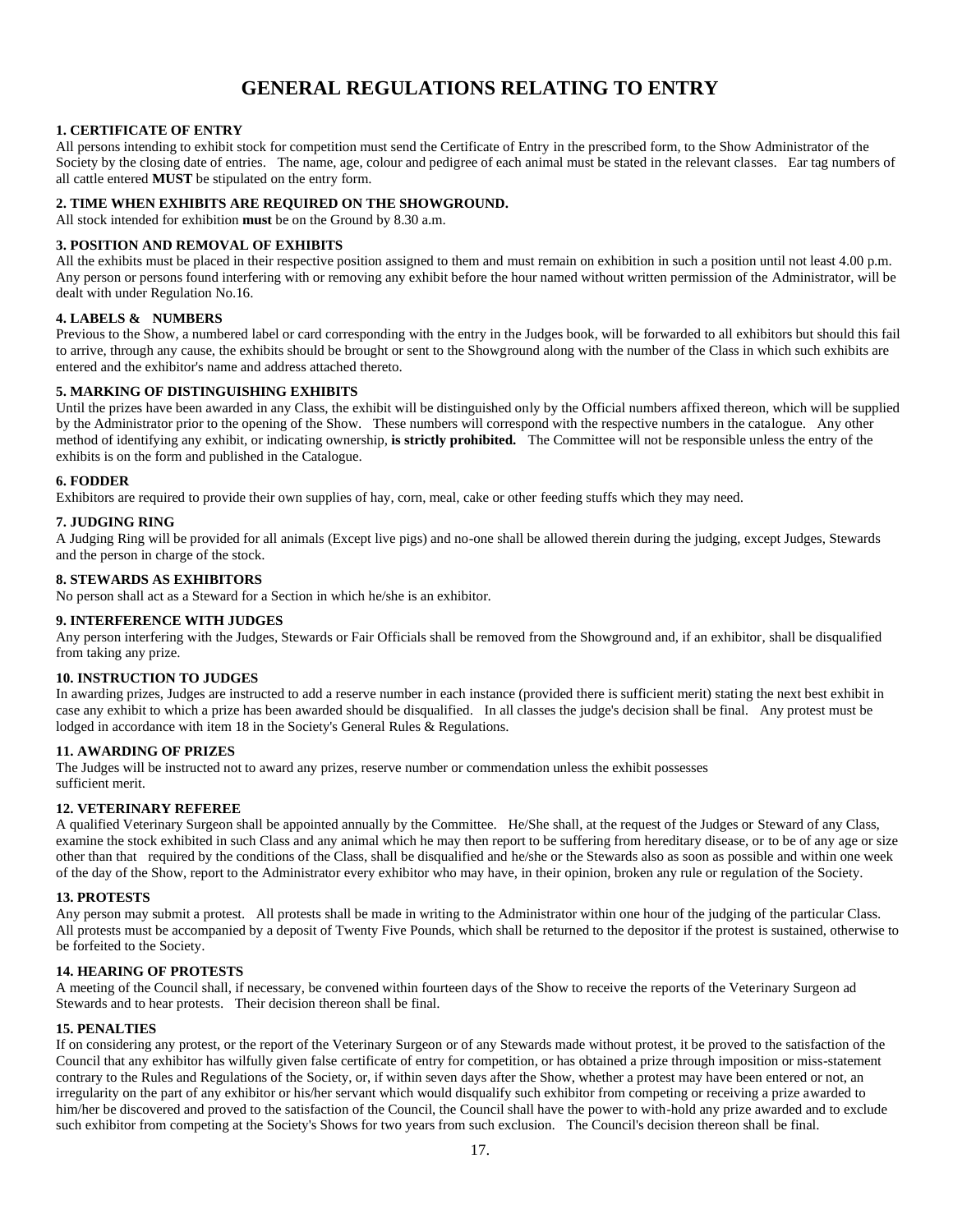#### **16. POWERS OF THE COUNCIL**

All disputes regarding the Rules and Regulations of the Society, together with all questions, the consideration of which is not otherwise provided for, shall be referred to the Council, whose decision thereon shall be final.

#### **17. SMOKING**

SMOKING will be prohibited by law in any buildings on the Showground.

#### **18. DISCLAIMER OF LIABILITY**

In this clause the term Exhibitor shall include persons taking part in any competition or display arranged by the Society, and the owner of any animal, plant, machinery or other thing involved in any such competition or display or otherwise exhibited on the Showground. Save for the death or personal injury caused by the negligence of the Society, its servants or agents, damage or loss caused by the negligence of the Society, it's servants or agents, or to any animal, article, plant, machinery or thing of whatever nature brought onto the Showground by the said exhibitor from whatever cause, death, injury, disease or loss arises.

Saves as aforesaid the exhibitor shall indemnify the Society against all claims, damages and expenses whatsoever in any way arising out of the presence of the exhibitor, his servants, agents, exhibits, vehicles or equipment on the Showground and shall assume full responsibility therefore. **As a condition of entry to the Winter Show all livestock exhibitors must have a valid certificate of Public and Products Liability Insurance. Exhibitors are also advised to insure against fire and other appropriate risk not only as regards to their own property, but also against any third party. Acceptance of the forgoing provisions shall be a condition of entry**

### **19 REGULATIONS RELATING TO LIVESTOCK AND EXHIBITS ENTERED AT THIS SOCIETY'S SHOW RESPONSIBILITY**

The Society, its Officers or servants shall not be responsible for any person whatsoever while upon the Society's premises, or while entering or leaving the same, for any damage or loss however caused to the property of any such person or for any injury, fatal or otherwise, to any such person.

The Society, its Officers or servants, shall not be responsible for any accident, damage or loss however caused, that may occur to any exhibitor or his/her servant, or to any animal, article or property brought into the Showground. **Each exhibitor shall be solely responsible for any loss, injury or damage that may be done to or occasioned by, or arising from any animal, article, or property exhibited or brought onto the Showground by him/her shall indemnify and hold harmless the Society from and against all actions, suits, expenses claims on account of or in respect of any such damage or injury which may be caused or occasioned. It is, therefore, recommended that exhibitors insure against fire, and such liabilities as the exhibitor may incur under these regulations.** As a condition of entry to the Show, all livestock exhibitors must have adequate and sufficient Public and Products Liability Insurance cover, proof of cover to be provided on request. The Society, its Officers and Servants will not be liable for any error or mistakes that may happen in placing or pinning stock or articles to be exhibited, the servants in charge of same must see that they are placed according to their entries. All livestock entered within the Society's classification **MUST** be housed in the appropriate lines and not on a Trade Stand.

**20.** Any owner or attendant in charge of stock/exhibits will be subject to the orders of the Society, its Officers or Stewards and any owner or attendant in charge of stock/exhibits disobeying such orders through non-compliance or using abusive, offensive or threatening language or behaviour will be removed from the showground at the discretion of the appropriate Sectional Superintendent Steward and be liable to further actions by the Society under 'Regulations Relating to Entry, item 16.

**21.** The prize list issued conditionally upon the Show being held and subject to the Rules, Orders and Regulations of the Management Committee of the Society, and the Animal &Plant Health Agency of the Welsh Assembly.

## **COVID 19**

### **Everyone must read and abide by the COVID 19 rules**

All Welsh Government Guidelines and Restrictions in place at the time of the Show will be strictly adhered to The Society expect each exhibitor to take personal responsibility for not spreading the Covid 19 virus and obeying all rules regarding social distancing.

Faliure to do so will result in removal form the showground

- a) DO NOT ATTEND IF YOU ARE DISPLAYING CORONAVIRUS SYMPTOMS
- b) Social distancing protocols will be in accordance with current government guidleines
- c) Please use hand sanitisers on a regular basis
- d) Wash hands thoroughly on arrival and after using any facilities and throughpout the day
- e) Please provide your own PPE. Wear a mask when you are required to do so in accordance with Governemnt guidelines
- f) The Society have taken responsibility to set safegurads in palce for exhibitors but attendance at the Show is at your own risk